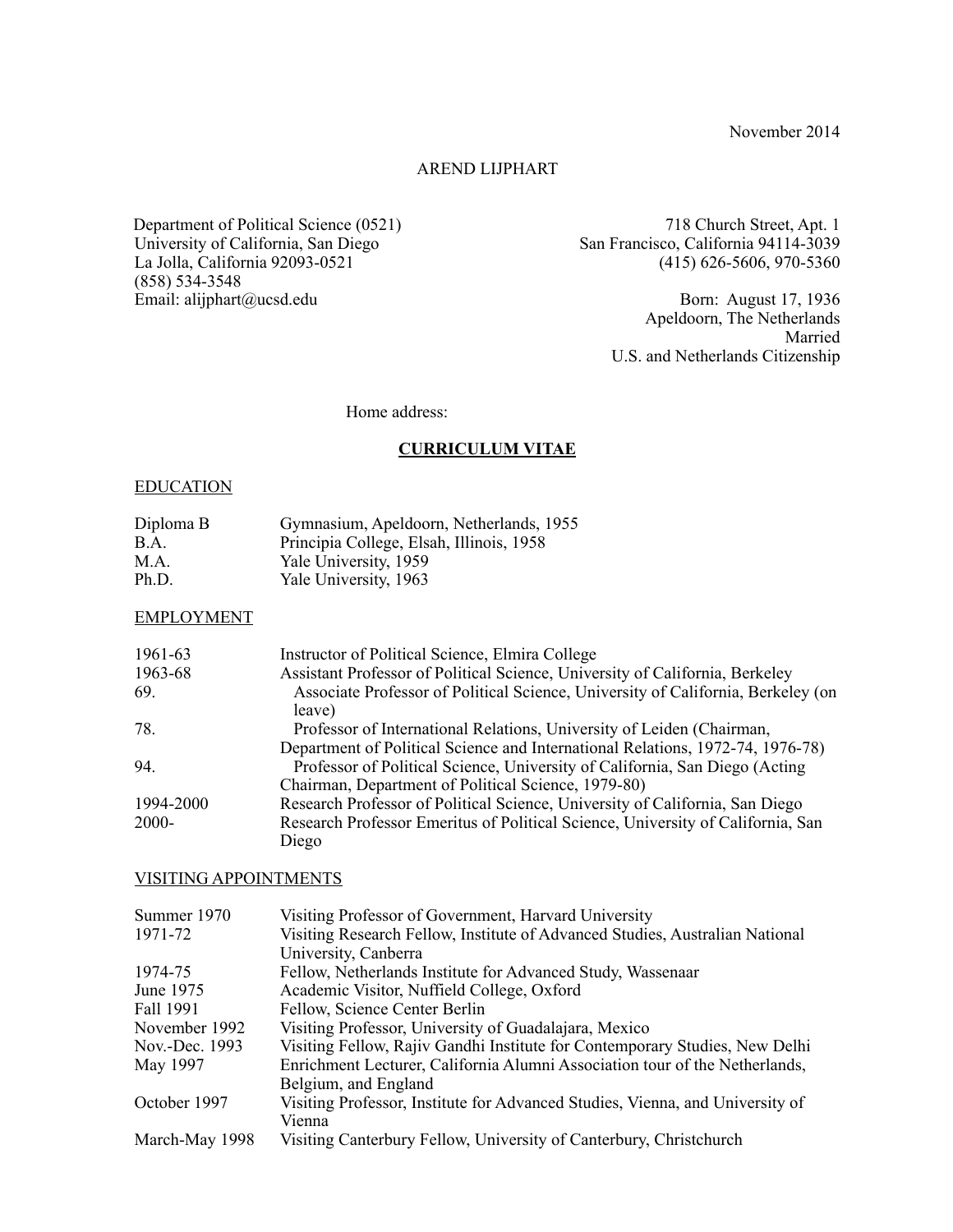| April-May 1998  | University of Auckland Foundation Visitor, University of Auckland             |
|-----------------|-------------------------------------------------------------------------------|
| July-Aug. 1999  | Visiting Fellow, Research School of Social Sciences, Australian National      |
|                 | University, Canberra                                                          |
| April-June 2000 | Guest of the Rector, Netherlands Institute for Advanced Study, Wassenaar      |
| October 2000    | Phi Beta Kappa Visiting Scholar at the University of Kentucky, North Carolina |
|                 | State University at Raleigh, Furman University, and St. Mary's College of     |
|                 | Maryland                                                                      |
| March 2001      | Phi Beta Kappa Visiting Scholar at Coe College, the University of Missouri at |
|                 | Columbia, the University of Rochester, and Wayne State University             |
| April-May 2001  | Academic Visitor, Nuffield College, Oxford                                    |
| May-June 2003   | Resident, Bellagio Study and Conference Center, Rockefeller Foundation,       |
|                 | Bellagio, Italy                                                               |

## PUBLICATIONS

### Books

- *The Trauma of Decolonization: The Dutch and West New Guinea*, New Haven, Yale University Press, 1966.
- *The Politics of Accommodation: Pluralism and Democracy in the Netherlands*, Berkeley, University of California Press, 1968; 2nd ed., 1975.
- *Verzuiling, pacificatie en kentering in de Nederlandse politiek*, Amsterdam, De Bussy, 1968; 2nd ed., 1976; 3rd ed., 1979; 4th ed., 1982; 5th ed., 1984; 6th ed., 1986; 7th ed. (Haarlem, Becht), 1988; 8th ed., 1990; 9th ed., 1992; print-on-demand edition, Athenaeum Boekhandel Canon (Amsterdam, Amsterdam University Press), 2007.
- *Democracy in Plural Societies: A Comparative Exploration*, New Haven, Yale University Press, 1977; paperback edition, 1980; reprinted by Popular Prakashan, Bombay, India, 1989; reprinted by University Press Limited, Ibadan, Nigeria, 1990; Japanese translation by Hideo Uchiyama, *Tagenshakai no demokrasii*, Tokyo, Sanichi Syoboo, 1979; Arabic translation by Evelyne Abou Mitry Messarra, *al-Dîmuqrâtiyya fî al-mujtamac al-mutac addid: Dirâsa muqârana*, Beirut, Librairie Orientale, 1984; Spanish translation by Susana Serdán Vázquez, *Democracia en las sociedades plurales: Una investigación comparativa*, Mexico City, Ediciones Prisma, 1988; Croatian translation by Božica Jakovlev, *Demokracija u pluralnim društvima*, Zagreb, Globus, 1992; Polish translation of chapters 1-3 by Jerzy Szczupaczynski, "Democracja w społeczeństwach sfragmentaryzowanych," in Anna Raciborska, ed., *Elity, demokracja, wybory*, Warsaw, Agencja Scholar, 1993, pp. 87-100, and in Hanna Kalińska, Anita Witkowska, and Ludwik Krasucki, eds., *Władza i społeczeństwo: Antologia tekstów z zakresu socjologii polityki*, Warsaw, Wydawnictwo Naukowe Scholar, 1995, pp. 39-49; Russian translation by B. I. Makarenko, *Demokratiia v mnogosotavnykh obshchestvakh: Sravnitel'noe issledovanie*, Moscow, Aspekt Press, 1997; Romanian translation by Adriana Bargan, *Democraţia în societăţile plurale*, Iaşi, Romania, Polirom, 2002; Chinese translation by Hui-Chih Chang, *Tuo yuan sheh hui te min chu*, Taipei, Laureate Book Company, 2003; Chinese translation (simplified characters) by Liu Wei, *Duoyuan shehui zhong de minzhu:Yixiang bijiao yanjiu*, Shanghai, Shanghai People's Publishing House, 2013.
- *The Requirements for Stability and Development in KwaZulu and Natal* (with members of the Buthelezi Commission), Durban, H and H Publications, 1982.
- *Democracies: Patterns of Majoritarian and Consensus Government in Twenty-One Countries*, New Haven, Yale University Press, 1984; Korean translation by Myung Chey, *Minju kukka ron*, Seoul, Pubmunsa, 1985; French translation by Evelyne Abou Mitry Messarra, *Démocraties: Les*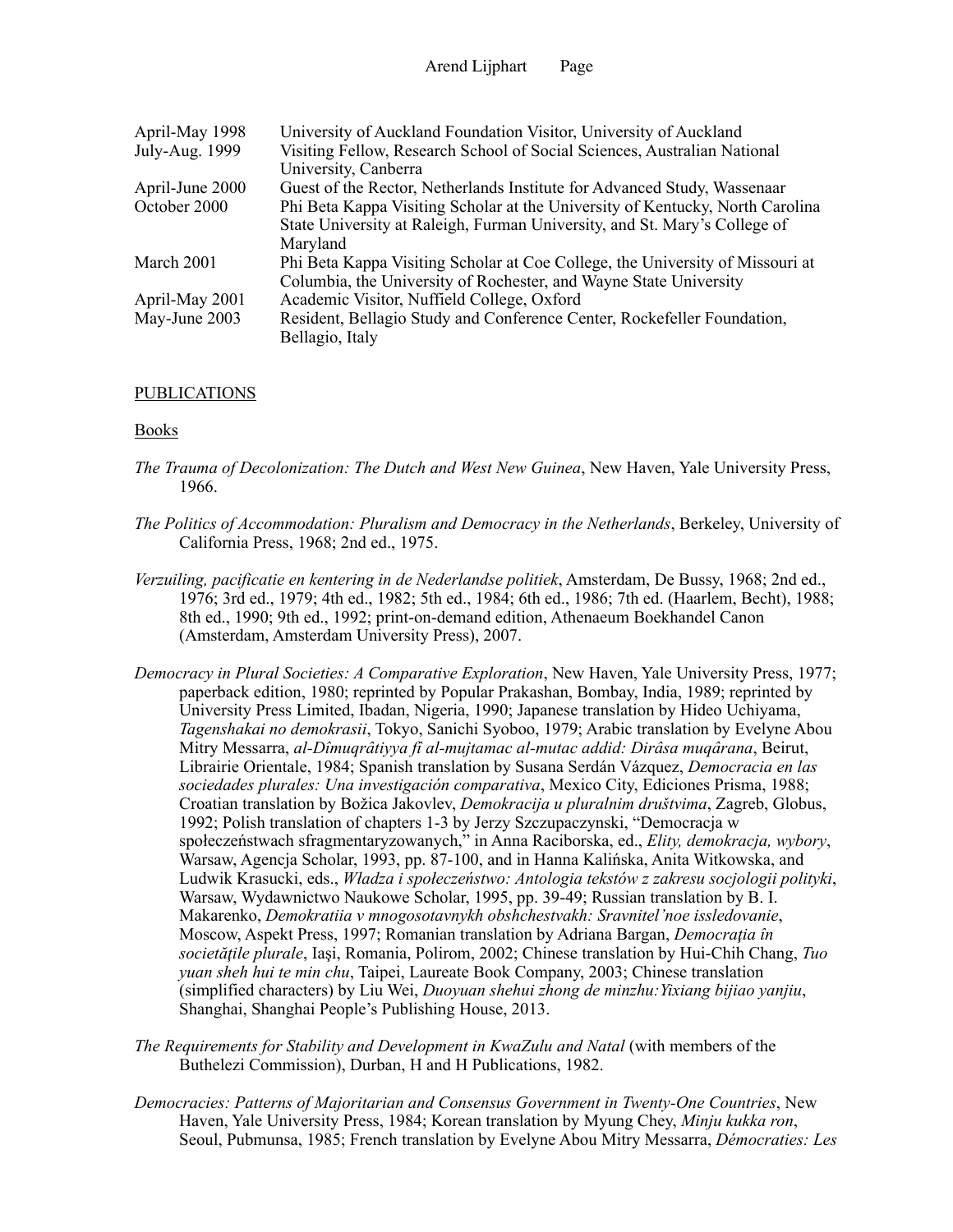*modèles majoritaire et consensuel dans vingt et un pays*, Beirut, Librairie Orientale, 1986; Chinese translation by Kun-sen Chen, *Dangdai minzhu leishi yu zhengzhi*, Taipei, Laureate Book Company, 1993; Burmese translation by Tet Toe, *Demoekaraysi*, Rangoon, USIS Rangoon, 1994; Romanian translation by Ştefan Lupu, *Democraţii: Modele de guvernare majoritară şi consensuală în douăzeci şi una de ţǎri*, Chişinău, Moldova, Sigma IG Press, 1999.

- *Power-Sharing in South Africa*, Policy Papers in International Affairs, No. 24, Berkeley, Institute of International Studies, University of California, 1985; Dutch translation by A. P. Daalder-Neukircher, *Machtsdeling: De oplossing voor Zuid-Afrika?*, Haarlem, Becht, 1987.
- *Las democracias contemporáneas: Un estudio comparativo* (with Thomas C. Bruneau, P. Nikiforos Diamandouros, and Richard Gunther; Spanish translation by Elena de Grau), Barcelona, Editorial Ariel, 1987; 2nd ed., 1991; 3rd ed., 1998; 4th ed., 1999; Turkish translation by Ergun Özbudun and Ersin Onulduran, *Çagdas demokrasiler: Yirmibir ülkede çogunlukçu ve oydasmaci yönetim öröntüleri*, Ankara, Turkish Democracy Foundation and Political Science Association, 1988; Italian translation by Maria Teresa Brancaccio, *Le democrazie contemporanee*, Bologna, Il Mulino, 1988; Portuguese translation by Alexandre Correia and Francisca Bagio, *As democracias contemporâneas*, Lisbon, Gradiva, 1989.
- *Electoral Systems and Party Systems: A Study of Twenty-Seven Democracies, 1945-1990*, Comparative European Politics Series, Oxford, Oxford University Press, 1994; paperback edition, 1995; Spanish translation by Fernando Jiménez Sánchez, *Sistemas electorales y sistemas de partidos: Un estudio de veintisiete democracias, 1945-1990*, Madrid, Centro de Estudios Constitucionales, 1995; Korean translation by Jushil Suh, *Seungojedou wa jeungdangje*, Seoul, Samjiwon Press, 1997; Chinese translation by Hui-Chih Chang, *Hsuan chu chih tu yu jeng tang ti hsi*, Taipei, Laureate Book Company, 2003; Chinese translation (simplified characters) by Xie, *Xuan ju zhi du yu zheng dang zhi du*, Shanghai, Shanghai People's Publishing House, 2008.
- *Patterns of Democracy: Government Forms and Performance in Thirty-Six Countries*, New Haven, Yale University Press, 1999; Chapter 16 reprinted in Arend Lijphart, *Thinking about Democracy: Power Sharing and Majority Rule in Theory and Practice* (London, Routledge, 2008), pp. 89-107; Spanish translation by Carme Castellnou, *Modelos de democracia: Formas de gobierno y resultados en treinta y seis países*, Barcelona, Editorial Ariel, 2000; Romanian translation by Cǎtǎlin Constantinescu, *Modele ale democraţiei: Forme de guvernare şi funcţionare în treizeci şi şase de ţǎri*, Iaşi, Romania, Polirom Press, 2000; 2nd ed., 2006; Italian translation by Luca Verzichelli, *Le democrazie* contemporanee, Bologna, Il Mulino, 2001; Chinese translation by De-Yuan Kao, *Min chu lei hsiang: San shih liu ke hsien tai min chu kuo chia te cheng fu lei hsiang yu piao hsien*, Taipei, Laureate Book Company, 2001; Portuguese translation by Roberto Franco, *Modelos de democracia: Desempenho e padrões de governo em 36 países*, Rio de Janeiro, Editora Civilização Brasileira, 2003; Russian translation of Chapter 7 by T. Mosentseva, "Otnoshenija mezdu zakonodatel'noj i ispolnitel'noj vlast'u: Modeli dominirovanija i balansa vlastej," *Oikoumene* (Kharkov, Ukraine), Vol. 2 (2004), pp. 107-29; Japanese translation by Yuko Kasuya*, Minshushugi tai minshushugi: Tasuuketsugata to konsensasu gata no sanjuu roku kakoku hikaku kenkyu*, Tokyo, Keiso Shobo, 2005; Turkish translation by Güneş Ayas and Umut Utku Bulsun, *Demokrasi Motifleri: Otuz Altı Űlkede Yőnetim Biçimleri ve Peformansları*, Istanbul, Salyangoz Yayınları, 2006; Chinese translation (simplified characters) by Chen Qi, *Min chu te mo shih: San shih liu ke min chu kuo chia te cheng fu hsing shih ho cheng fu chi hsiao*, Beijing, Peking University Press, 2006; Mongolian translation by Damba Ganbat, *Ardchillyn khev zagvar: Guchin zurgaan orni tur zasgiin khelber ba ilrel*, Ulaanbaatar, Open Society Forum, 2008; Russian translation of Chapter 5 by T. Mosentseva, "Partiinye sistemy: Dvukhpartiinye i mnogopartiinye modeli," *Oikoumene* (Kharkov, Ukraine), Vol. 6 (2009), pp. 68-90; Estonian translation by Antenna Translations OŰ, Hille Saluäär, and Mirjam Allik, *Demokraatia mustrid: Valitsemisvormid ja nende toimimine 36*  riigis, Tallinn, National Library of Estonia and Chancellery of the Riigikogu, 2009; Russian translation of Chapter 8 by T. Mosentseva, "Izbiratel'nye sistemy: Mazhoritarnye modeli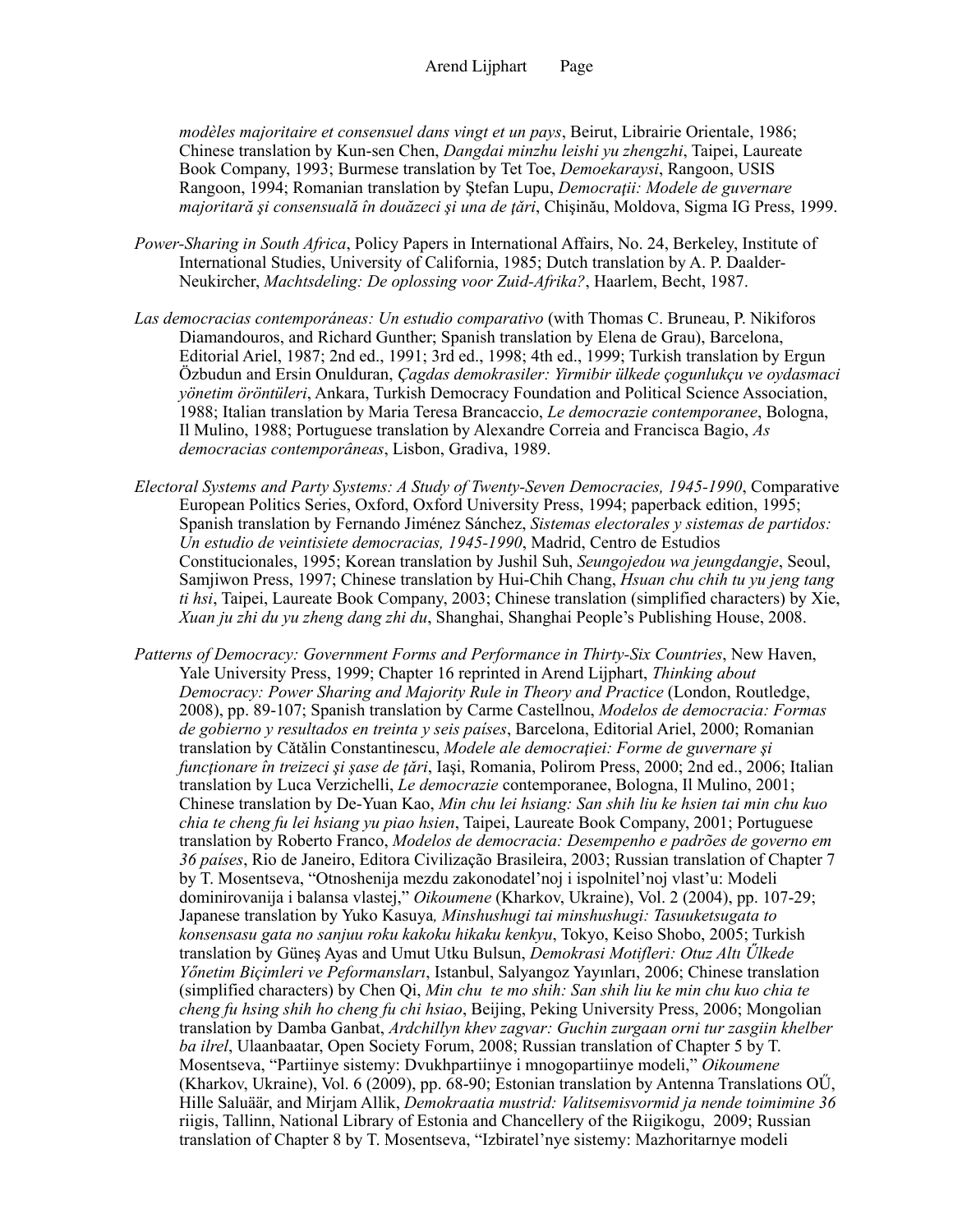absoliutnogo i otnositel'nogo bol'shinstva versus proporsional'noe predstavitel'stvo," *Oikoumene* (Kharkov, Ukraine), Vol. 7 (2010), pp. 43-64.

- *Thinking about Democracy: Power-Sharing and Majority Rule in Theory and Practice*, London, Routledge, 2008; Chinese translation (simplified characters), Beijing, Jilin Publishing Group, forthcoming, 2014.
- *Patterns of Democracy: Government Forms and Performance in Thirty-Six Countries*, 2nd updated edition, New Haven, Yale University Press, 2012; Japanese translation by Yuko Kasuya and Hirokazu Kikuchi*, Minshushugi tai minshushugi: Tasuuketsugata to konsensasu gata no sanjuu roku kakoku hikaku kenkyu*, Tokyo, Keiso Shobo, 2014; Italian translation by Licia Claudia Papavero and Luca Verzichelli, *Le democrazie contemporanee*, Bologna, Il Mulino, 2014; Croatian translation by Davor Stipetić, *Modeli demokracije:Oblici I učinkovitost vlasti u trideset šest zemalja*, Zagreb, Faculty of Political Science, University of Zagreb, 2014; Romanian translation by Cǎtǎlin Constantinescu, *Modele ale democraţiei: Forme de guvernare şi funcţionare în treizeci şi şase de ţǎri*, Iaşi, Romania, Polirom Press, forthcoming, 2014; Korean translation by Seokdong Kim, Seoul, Sungkyunkwan University Press, forthcoming, 2015; Chinese translation (simplified characters), Shanghai, Shanghai People's Publishing House, forthcoming 2015; Arabic translation, Beirut, All Prints, forthcoming, 2015; Turkish translation, Istanbul, Ithaki Publishers, forthcoming, 2015.
- *A Different Democracy: American Government in a Thirty-One-Country Perspective* (with Steven L. Taylor, Matthew S. Shugart, and Bernard Grofman), New Haven, Yale University Press, 2014.

### Edited Volumes (Books and Special Issues of Journals)

- *World Politics: The Writings of Theorists and Practitioners, Classical and Modern*, Boston, Allyn and Bacon, 1966; 2nd ed., 1971; Chapters 8 and 41 reprinted in G. S. Labuschagne, ed., *Traditions in International Political Theory: A Reader,* Pretoria, University of South Africa, 2004, pp. 119-25.
- *Politics in Europe: Comparisons and Interpretations*, Englewood Cliffs, N.J., Prentice-Hall, 1969; Korean translation by Che-sung U, *Kuju cheguk ui chongch'i chedo*, Seoul, Kukhoe Tosogwan, Ippop Chosaguk, 1973.
- *Symposium on Comparative Methodology* (with James A. Caporaso), in *Comparative Political Studies*, Vol. 8, No. 2 (July 1975), pp. 131-99.
- *Conflict and Coexistence in Belgium: The Dynamics of a Culturally Divided Society*, Berkeley, Institute of International Studies, University of California, 1981.
- *Symposium on Reapportionment* (with Bernard Grofman, Robert McKay, and Howard Scarrow), Special Issue #3 of *Policy Studies Journal*, Vol. 9, No. 6 (1980-81), pp. 817-948.
- *Representation and Redistricting Issues* (with Bernard Grofman, Robert B. McKay, and Howard A. Scarrow), Lexington, Mass., Lexington Books, 1982.
- *Choosing an Electoral System: Issues and Alternatives* (with Bernard Grofman), New York, Praeger, 1984.
- *New Approaches to the Study of Cabinet Coalitions*, Special Issue of *Comparative Political Studies*, Vol. 17, No. 2 (July 1984), pp. 155-279.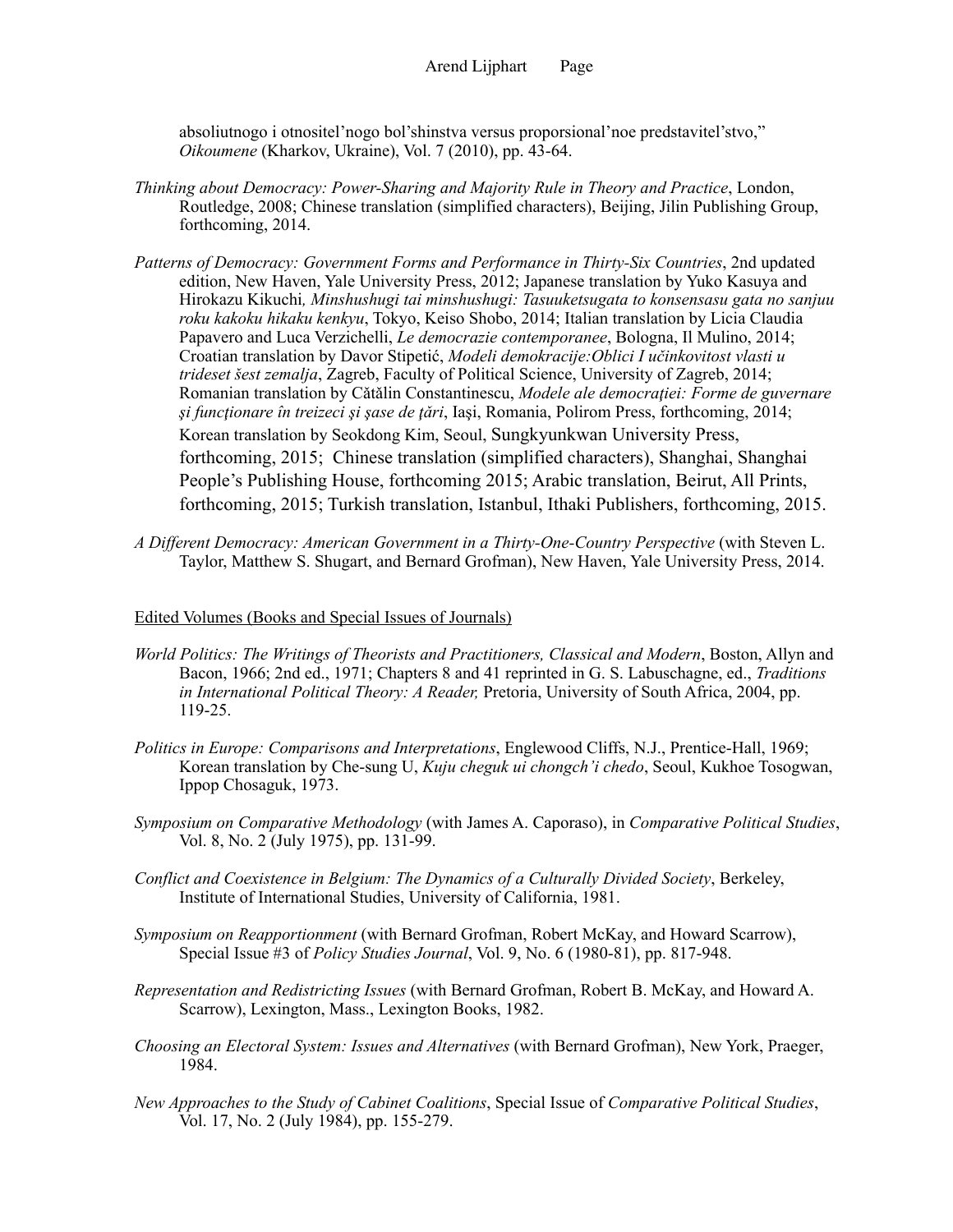- *Electoral Laws and Their Political Consequences* (with Bernard Grofman), New York, Agathon Press, 1986.
- *Parliamentary versus Presidential Government*, Oxford, Oxford University Press, 1992; Korean translation by Hae Kyung Choi, *Naegakjae dae daetongryungjae*, Seoul, Yijin Publishing Co., 1999.
- *Post-Communist Transformation in Eastern Europe* (with Beverly Crawford), Special Issue of *Comparative Political Studies*, Vol. 28, No. 2 (July 1995), pp. 171-314.
- *The Encyclopedia of Democracy* (with Seymour Martin Lipset et al.), 4 vols., Washington, D.C., Congressional Quarterly, 1995; Persian translation by Mazda Movahed, Laila Alavi, et al., *Dayeratol–ma'arefe demokrasi*, Tehran, Vezarate Omore Kharejeh, 2004.
- *Institutional Design in New Democracies: Eastern Europe and Latin America* (with Carlos H. Waisman), Boulder, Colorado, Westview Press, 1996.
- *25th Anniversary Issue* (with Michael Laver and Peter Mair), Special Issue of the *European Journal of Political Research*, Vol. 31, Nos. 1-2 (February 1997), pp. 1-255.
- *Liberalization and Leninist Legacies: Comparative Perspectives on Democratic Transitions* (with Beverly Crawford), Berkeley, International and Area Studies, University of California, 1997.
- *Les démocraties consociatives* (with Julian T. Hottinger), Special Issue of the *Revue Internationale de Politique Comparée*, Vol. 4, No. 3 (December 1997), pp. 527-697.
- *International Encyclopedia of Elections* (with Richard Rose et al.), Washington, D.C., CQ Press, 2000.
- *The Evolution of Electoral and Party Systems in the Nordic Countries* (with Bernard Grofman), New York, Agathon Press, 2002.

### Articles, Chapters, Research Notes, Monographs, Etc.

- "The Indonesian Image of West Irian," *Asian Survey*, Vol. 1, No. 5 (July, 1961), pp. 9-16.
- "De Nederlandse publieke opinie inzake het Nieuw-Guineavraagstuk medio 1961," *Internationale Spectator*, Vol. 16, No. 13 (July 8, 1962), pp. 311-25.
- "The Analysis of Bloc Voting in the General Assembly: A Critique and a Proposal," *American Political Science Review*, Vol. 57, No. 4 (December 1963), pp. 902-17.
- "Tourist Traffic and Integration Potential," *Journal of Common Market Studies*, Vol. 2, No. 3 (March 1964), pp. 251-62.
- "Typologies of Democratic Systems," *Comparative Political Studies*, Vol. 1, No. 1 (April 1968), pp. 3-44; reprinted in Institute of International Studies, University of California, Berkeley, *Comparative/International Series*, Reprint No. 298; in Arend Lijphart, ed., *Politics in Europe: Comparisons and Interpretations* (Englewood Cliffs, N.J., Prentice-Hall, 1969), pp. 46-80; and in Roy C. Macridis and Bernard E. Brown, eds., *Comparative Politics: Notes and Readings* (Homewood, Ill., Dorsey Press, 5th ed., 1977), pp. 133-47; Italian translation, "Tipologie dei sistemi democratici," in Marila Guadagnini, ed., *I sistemi di partito* (Milan, Franco Angeli, 1986), pp. 247-91.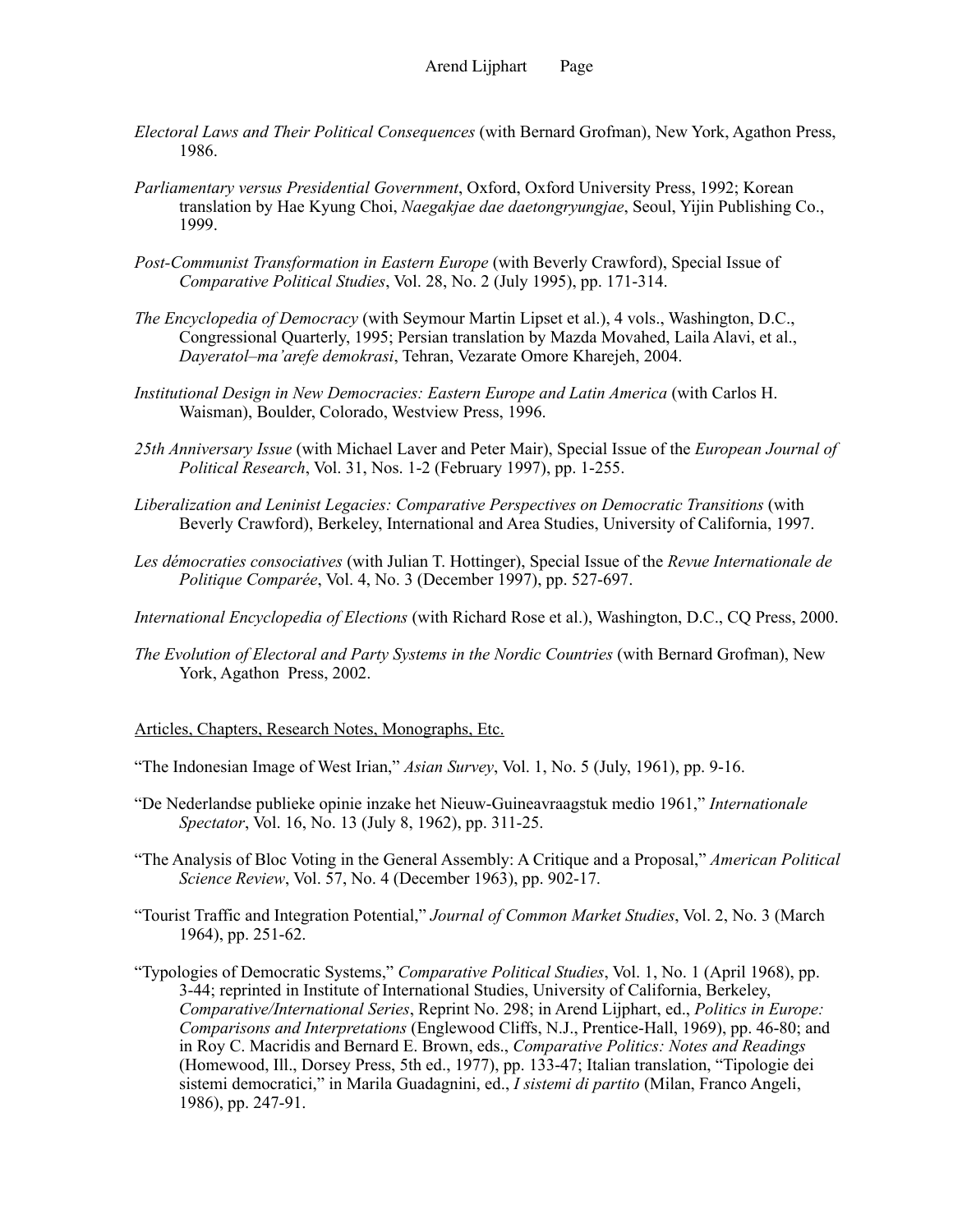"Consociational Democracy," *World Politics*, Vol. 21, No. 2 (January 1969), pp. 207-25; reprinted in Robert J. Jackson and Michael B. Stein, eds., *Issues in Comparative Politics: A Text with Readings* (New York, St. Martin's Press, 1971), pp. 222-34; in Kenneth McRae, ed., *Consociational Democracy: Political Accommodation in Segmented Societies* (Toronto, McClelland and Stewart, 1974), pp. 70-89; in Mark O. Dickerson, Thomas Flanagan, and Neil Nevitte, eds., *Introductory Readings in Government and Politics* (Scarborough, Ontario, Nelson Canada, 3rd. ed., 1991), pp. 270-83; in the *Bobbs-Merrill Reprint Series in Political Science*, PS-502; in Robert A. Dahl, Ian Shapiro, and José Antonio Cheibub, eds., *The Democracy Sourcebook* (Cambridge, Mass., MIT Press, 2003), pp. pp. 142-46; and in Arend Lijphart, *Thinking about Democracy: Power Sharing and Majority Rule in Theory and Practice* (London, Routledge, 2008), pp. 25-41; French translation, "La démocratie consociative," in Mattei Dogan and Dominique Pelassy, eds., *La comparaison internationale en sociologie politique: Une sélection de textes sur la démarche du comparatiste* (Paris, Librairies Techniques, 1980), pp. 210-16; Chinese translation, "Hsieh ho min chu," *Hsien cheng shih ch'ao*, No. 67 (September 1984), pp. 127-35.

"Kentering in de Nederlandse politiek," *Acta Politica*, Vol. 4, No. 3 (April 1969), pp. 231-47.

*Paradigmata in de Leer der Internationale Betrekkingen* (Amsterdam, De Bussy, 1969).

- "Political Science Versus Political Advocacy," *Acta Politica*, Vol. 5, No. 2 (January 1970), pp. 165-71.
- "Op weg naar een presidentieel stelsel?" *Socialisme en Democratie*, Vol. 27, No. 3 (March 1970), pp. 137-43.
- "Doelstellingen van de leer der internationale betrekkingen," *Oost-West*, Vol. 9, No. 6 (June 1970), pp. 226-29.
- "Cultural Diversity and Theories of Political Integration," *Canadian Journal of Political Science*, Vol. 4, No. 1 (March 1971), pp. 1-14.
- *Class Voting and Religious Voting in the European Democracies: A Preliminary Report*, Occasional Paper Number 8, University of Strathclyde, Survey Research Centre, 1971; reprinted in *Acta Politica*, Vol. 6, No. 2 (April 1971), pp. 158-71; and in Institute of International Studies, University of California, Berkeley, *Comparative/International Series*, Reprint No. 406.
- "Politieke verandering en politieke vernieuwing: Enkele kanttekeningen," *Civis Mundi*, Vol. 10, No. 7-8 (July-August 1971), pp. 346-48.
- "Il metodo della comparazione," *Rivista Italiana di Scienza Politica*, Vol. 1, No. 1 (April 1971), pp. 67-92.
- "Verzuiling," in Andries Hoogerwerf, ed., *Verkenningen in de politiek* (Alphen aan den Rijn, Samsom, 1971; 2nd ed., 1973), Vol. 2, pp. 24-37; 3rd ed., 1976, Vol. 2, pp. 26-38; reprinted in Commissie Staatkunde van de Faculteit der Rechtsgeleerdheid van de Rijksuniversiteit te Leiden, *Werkboek Staatkunde* (Alphen aan den Rijn, Samsom, 1979), pp. 75-84; 2nd ed., 1982, pp. 68-78; 3rd ed., 1984, pp. 79-88; 4th ed., 1986, pp. 72-80.
- "Comparative Politics and the Comparative Method," *American Political Science Review*, Vol. 65, No. 3 (September 1971), pp. 682-93; reprinted in Institute of International Studies, University of California, Berkeley, *Comparative/International Series*, Reprint No. 403; in Louis J. Cantori, ed., *Comparative Political Systems* (Boston, Holbrook Press, 1974), pp. 58-79; in Roy C. Macridis and Bernard E. Brown, eds., *Comparative Politics: Notes and Readings* (Homewood, Ill., Dorsey Press, 5th ed., 1977), pp. 50-66; in Alan Sica, ed., *Comparative Methods in the Social Sciences* (New Delhi, Sage Publications India, 2005), Vol. 3, pp. 73-95; in Arend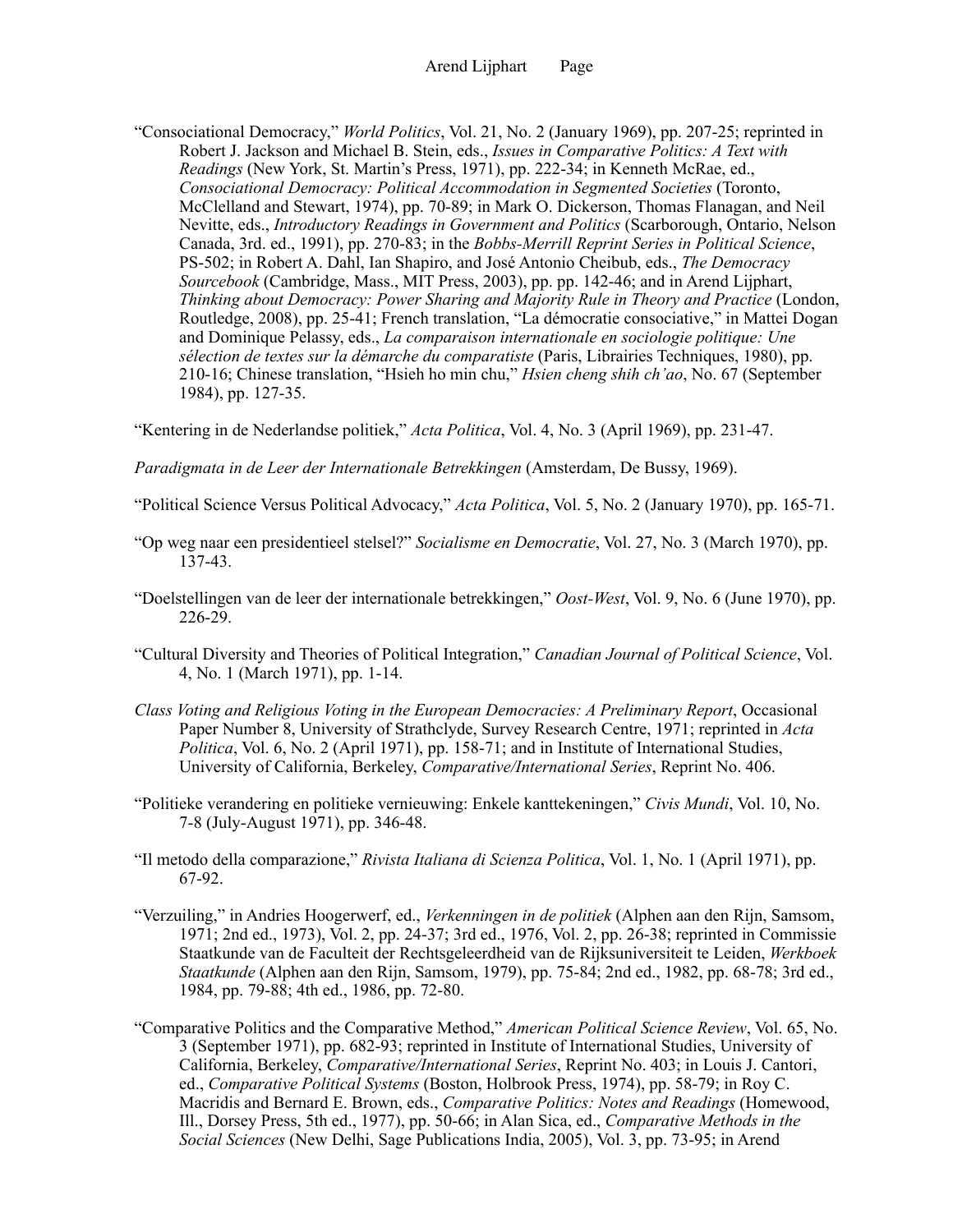Lijphart, *Thinking about Democracy: Power Sharing and Majority Rule in Theory and Practice* (London, Routledge, 2008), pp. 245-65; in Alan S. Zuckerman, ed., *Comparative Political Science* (Los Angeles, Sage, 2008), Vol. 1, pp. 88-107; and in Michael Hill, ed., *Comparative Public Policy* (Los Angeles, Sage, 2013), Vol. 1, pp. 3-22; French translation, "Comment, en considérant les analogies, mettre en évidence les différences," in Mattei Dogan and Dominique Pelassy, eds., *La comparaison internationale en sociologie politique: Une sélection de textes sur la démarche du comparatiste* (Paris, Libraries Techniques, 1980), pp. 168-71; Italian translation, "Caratteri del metodo comparato," in Domenico Fisichella, ed., *Metodo scientifico e ricerca politica* (Rome, La Nuova Italia Scientifica, 1985), pp. 269-83; Spanish translation, "Política comparada y método comparado," *Revista Latinoamericana de Política Comparada*, No. 1 (July 2008), pp. 211-38.

- "Toward Empirical Democratic Theory: Research Strategies and Tactics," *Comparative Politics*, Vol. 4, No. 3 (April 1972), pp. 417-32.
- "The Future of Democracy: Trends in the West European Countries," in *Referat 1971* (Pretoria, DASUP, 1971), pp. 59-62.
- "Hervorming van het parlement in vergelijkend perspectief," *Socialisme en Democratie*, Vol. 30, No. 7-8 (July-August 1973), pp. 311-18.
- "The Netherlands: Continuity and Change in Voting Behavior," in Richard Rose, ed., *Electoral Behavior: A Comparative Handbook* (New York, Free Press, 1974), pp. 227-68.
- "The Structure of the Theoretical Revolution in International Relations," *International Studies Quarterly*, Vol. 18, No. 1 (March 1974), pp. 41-74.
- "International Relations Theory: Great Debates and Lesser Debates," *International Social Science Journal*, Vol. 26, No. 1 (1974), pp. 11-21; French translation, "La théorie des relations internationales: Grandes controverses et controverses mineures," *Revue Internationale des Sciences Sociales*, Vol. 26, No. 1 (1974), pp. 11-22.
- "Kiesstelsels voor universitaire verkiezingen: Dimensies, varianten en beoordelingscriteria," *Universiteit en Hogeschool*, Vol. 21, No. 2 (October 1974), pp. 65-84.
- "The Northern Ireland Problem: Cases, Theories, and Solutions," *British Journal of Political Science*, Vol. 5, No. 1 (January 1975), pp. 83-106.
- "De paradox van Condorcet en de Nederlandse parlementaire praktijk," *Acta Politica*, Vol. 10, No. 2 (April 1975), pp. 188-98.
- "Hervorming van het kiesstelsel: Partijbelang en landsbelang," *Liberaal Reveil*, Vol. 16, No. 2 (Spring 1975), pp. 16-19.
- "The Comparable-Cases Strategy in Comparative Research," *Comparative Political Studies*, Vol. 8, No. 2 (July 1975), pp. 158-77; reprinted in Louis J. Cantori and Andrew H. Ziegler, Jr., eds., *Comparative Politics in the Post-Behavioral Era* (Boulder, Colorado, Lynne Rienner, 1988), pp. 54-71; and in Matthew David, ed., *Case Study Research* (London, Sage, 2006), Vol. 3, pp. 155-74; Italian translation, "Strategia dei casi comparabili," in Domenico Fisichella, ed., *Metodo scientifico e ricerca politica* (Rome, La Nuova Italia Scientifica, 1985), pp. 283-92.

"Fragmentaciones lingüísticas, sociales y políticas: Bélgica, Canadá y Suiza," *Revista Mexicana de Sociología*, Vol. 38, No. 3 (July-September 1976), pp. 707-27.

<sup>&</sup>quot;Repliek," *Acta Politica*, Vol. 11, No. 1 (January 1976), pp. 78-84.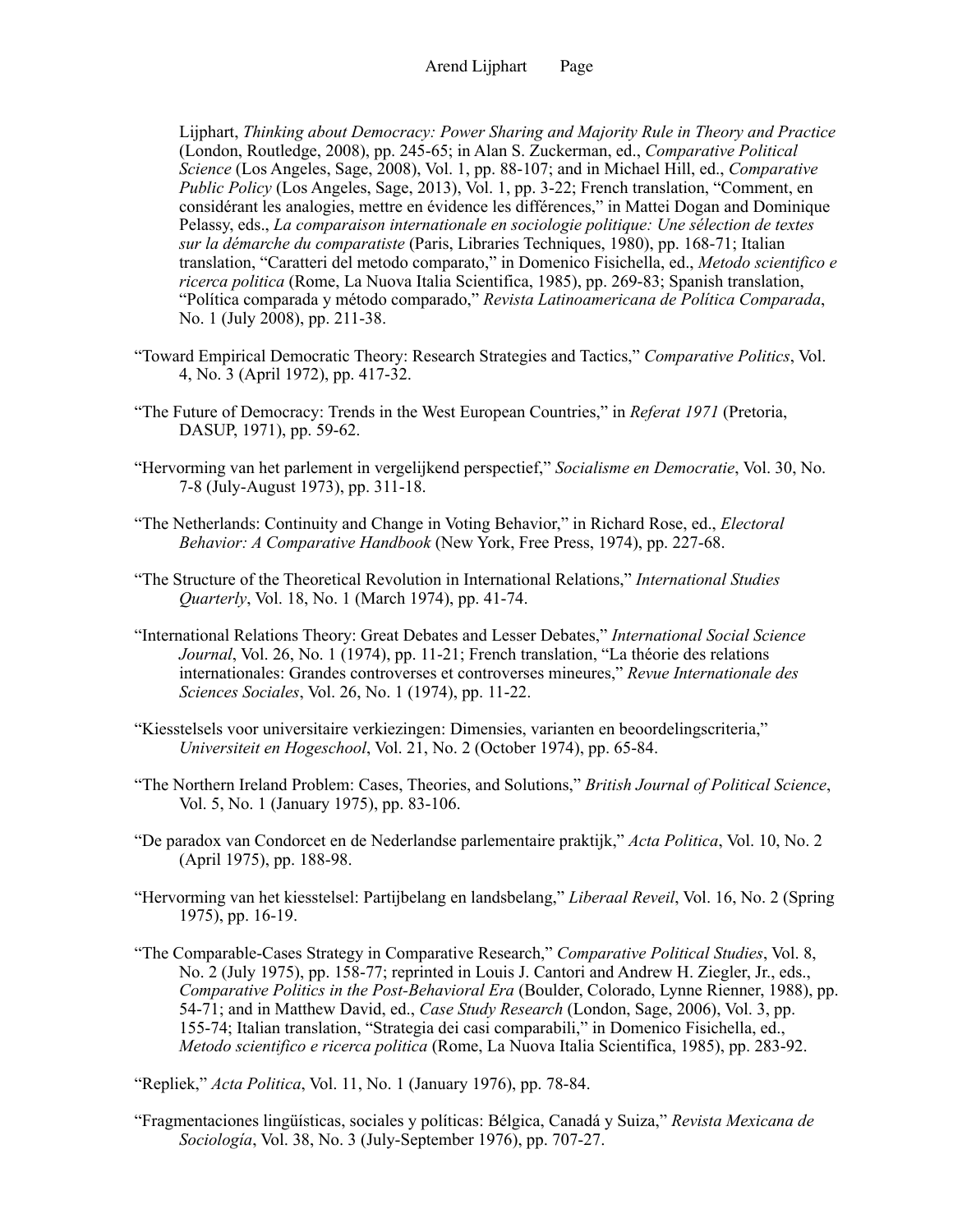- "Political Theories and the Explanation of Ethnic Conflict in the Western World: Falsified Predictions and Plausible Postdictions," in Milton J. Esman, ed., *Ethnic Conflict in the Western World* (Ithaca, N.Y., Cornell University Press, 1977), pp. 46-64.
- "Thresholds and Payoffs in List Systems of Proportional Representation" (with Robert W. Gibberd), *European Journal of Political Research*, Vol. 5, No. 3 (September 1977), pp. 219-44.
- "Dutch Universities in the Seventies," *International Council on the Future of the University Newsletter*, Vol. 4, No. 1 (November 1977), pp. 1, 4-7.
- "Majority Rule versus Democracy in Deeply Divided Societies," *Politikon*, Vol. 4, No. 2 (December 1977), pp. 113-26; reprinted in Nic Rhoodie, ed., *Intergroup Accommodation in Plural Societies* (London, Macmillan, 1978), pp. 27-43.
- "Emergency Powers and Emergency Regimes: A Commentary," *Asian Survey*, Vol. 18, No. 4 (April 1978), pp. 401-07.
- "Lingua, religione, classe e preferenze politiche: Analisi comparata di quattro paesi," *Rivista Italiana di Scienza Politica*, Vol. 8, No. 1 (April 1978), pp. 77-111.
- "The Dutch Electoral System in Comparative Perspective: Extreme Proportional Representation, Multipartism and the Failure of Electoral Reform," *Netherlands Journal of Sociology*, Vol. 14, No. 2 (December 1978), pp. 115-33; French translation, "Représentation proportionnelle extrême, multipartisme et réforme électorale aux Pays-Bas," in Jacques Cadart, ed., *Les modes de scrutin des dix-huit pays libres de l'Europe occidentale, leurs résultats et leurs effets comparés: Elections nationales et européennes* (Paris: Presses Universitaires de France, 1983), pp. 247-64.
- "Religious vs. Linguistic vs. Class Voting: The 'Crucial Experiment' of Comparing Belgium, Canada, South Africa, and Switzerland," *American Political Science Review*, Vol. 73, No. 2 (June 1979), pp. 442-58; reprinted in John T. S.Madeley, ed., *Religion and Politics* (Aldershot, Ashgate, 2003), pp. 397-413; and in Kai Arzheimer and Jocelyn Evans, eds., *Electoral Behavior* (London, Sage, 2008), Vol. 1, pp. 77-99.
- "Nomination Strategies in the Irish S.T.V. System: The Dail Elections of 1969, 1973, and 1977" (with Galen A. Irwin), *British Journal of Political Science*, Vol. 9, No. 3 (July 1979), pp. 362-69.
- "Consociation and Federation: Conceptual and Empirical Links," *Canadian Journal of Political Science*, Vol. 12, No. 3 (September 1979), pp. 499-515; reprinted in Nic J. Rhoodie, ed., *Conflict Resolution in South Africa: The Quest for Accommodationist Policies in a Plural Society* (Pretoria, Institute for Plural Societies, University of Pretoria, 1980), pp. 29-41.
- "Federal, Confederal, and Consociational Options for the South African Plural Society," in Robert I. Rotberg and John Barratt, eds., *Conflict and Compromise in South Africa* (Lexington, Mass., Lexington Books, 1980), pp. 51-75; Japanese translation, "Minami Afrika tagen shakai ni taisuru sentakushi to siteno renpoo, rengoo, takyoku kyooson," *Hoogaku Kenkyu: Journal of Law and Politics of the Faculty of Law, Keio University*, Vol. 53, No. 5 (May 1980), pp. 1-34.
- "The Structure of Inference," in Gabriel A. Almond and Sidney Verba, eds., *The Civic Culture Revisited* (Boston, Little, Brown, 1980; Newbury Park, Calif., Sage, 1989), pp. 37-56.
- "A Crucial Test of Alphabetic Voting: The Elections at the University of Leiden, 1973-1978" (with Eric A. Bakker), *British Journal of Political Science*, Vol. 10, No. 4 (October 1980), pp. 521-25.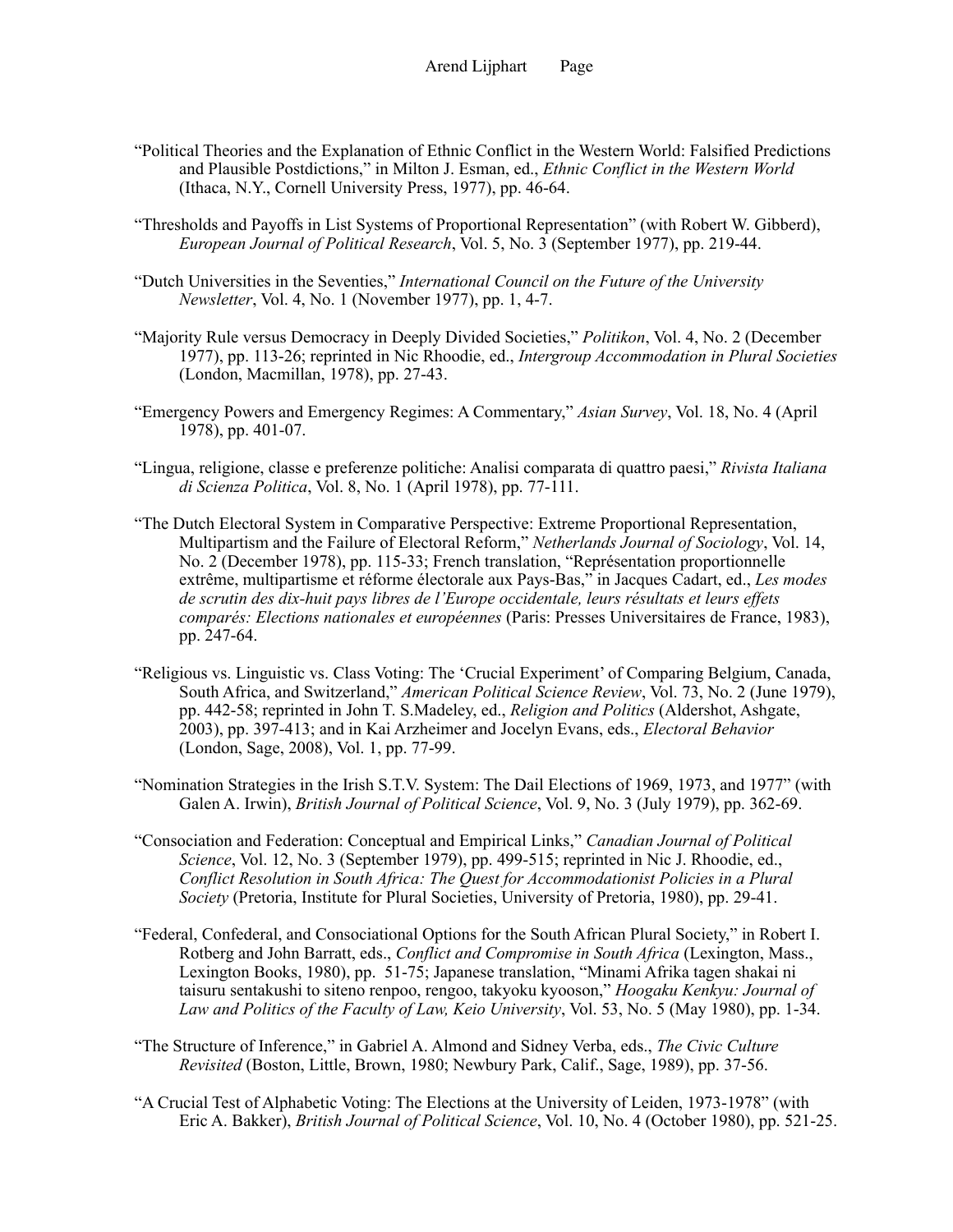- "Preface: Minority Rights, Autonomy and Power-Sharing," in Georgina Ashworth, ed., *World Minorities in the Eighties* (Sunbury, Quartermaine House, 1980), pp. x-xvii.
- "Language, Religion, Class and Party Choice: Belgium, Canada, Switzerland and South Africa Compared," in Richard Rose, ed., *Electoral Participation: A Comparative Analysis* (London, Sage, 1980), pp. 283-327.
- "Karl W. Deutsch and the New Paradigm in International Relations," in Richard L. Merritt and Bruce M. Russett, eds., *From National Development to Global Community: Essays in Honor of Karl W. Deutsch* (London, Allen and Unwin, 1981), pp. 233-51.
- "Political Parties: Ideologies and Programs," in David Butler, Howard R. Penniman, and Austin Ranney, eds., *Democracy at the Polls: A Comparative Study of Competitive National Elections* (Washington, D.C., American Enterprise Institute, 1981), pp. 26-51; reprinted in Peter Mair, ed., *The West European Party System* (Oxford, Oxford University Press, 1990), pp. 253-65.
- "De theorie van de pacificatie-democratie," in J. J. A. Thomassen, ed., *Democratie: Theorie en praktijk* (Alphen aan den Rijn, Samsom, 1981), pp. 128-45.
- "Consociational Theory: Problems and Prospects," *Comparative Politics*, Vol. 13, No. 3 (April 1981), pp. 355-60.
- "Power-Sharing versus Majority Rule: Patterns of Cabinet Formation in Twenty Democracies," *Government and Opposition*, Vol. 16, No. 4 (Autumn 1981), pp. 395-413.
- "Comparative Perspectives on Fair Representation: The Plurality-Majority Rule, Geographical Districting, and Alternative Electoral Arrangements," *Policy Studies Journal*, Vol. 9, No. 6 (1980-81), pp. 899-915; and in Bernard Grofman, Arend Lijphart, Robert McKay, and Howard Scarrow, eds., *Representation and Redistricting Issues* (Lexington, Mass., Lexington Books, 1982), pp. 143-59.
- "Consociation: The Model and Its Applications in Divided Societies," in Desmond Rea, ed., *Political Co-operation in Divided Societies: A Series of Papers Relevant to the Conflict in Northern Ireland* (Dublin, Gill and McMillan, 1982), pp. 166-86.
- "Governing Natal-KwaZulu: Some Suggestions," in Buthelezi Commission, *The Requirements for Stability and Development in KwaZulu and Natal* (Durban, H and H Publications, 1982), Vol. 2, pp. 76-84.
- "If First It's Tried in Natal-Zululand," *New York Times* (May 27, 1982), p. A31.
- "The Relative Salience of the Socio-Economic and Religious Issue Dimensions: Coalition Formations in Ten Western Democracies, 1919-1979," *European Journal of Political Research*, Vol. 10, No. 3 (September 1982), pp. 201-11.
- "Os modelos majoritário e consociacional da democracia: Contrastes e ilustraçôes," in Bolivar Lamounier, ed., *A ciência política nos anos 80* (Brasília: Editora Universidade de Brasília, 1982), pp. 95-115.
- "University 'Democracy' and the Decline of Academic Standards in the Netherlands," in John Chapman, ed., *The Western University on Trial* (Berkeley: University of California Press, 1983), pp. 212-30.
- "The Politics of Accommodation: Reflections—Fifteen Years Later," *Acta Politica*, Vol. 19, No. 1 (January 1984), pp. 9-18.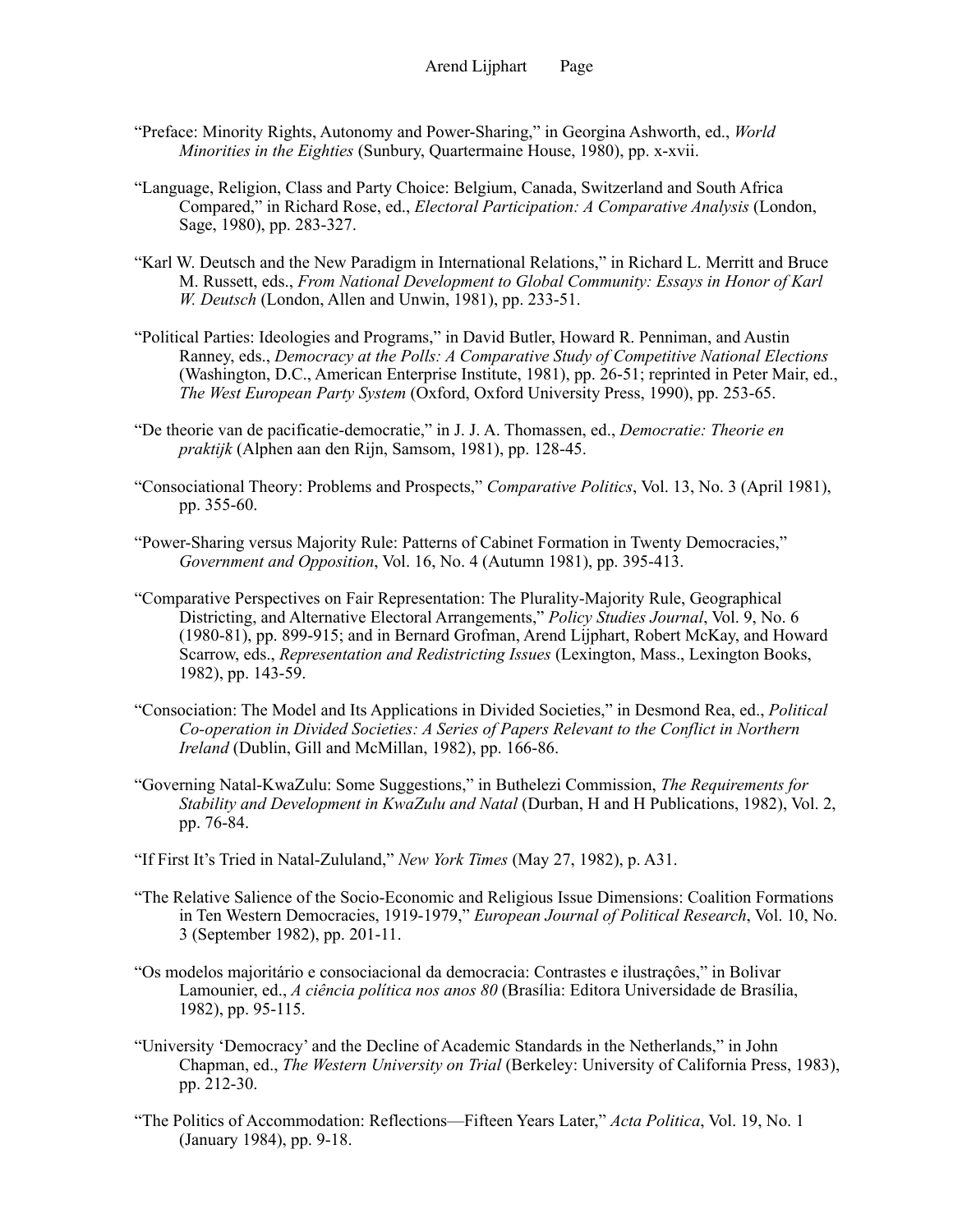- "Advances in the Comparative Study of Electoral Systems," *World Politics*, Vol. 36, No. 3 (April 1984), pp. 424-36; Spanish translation, "Avances en el estudio comparativo de los sistemas electorales," *Boletín Electoral Latinoamericana*, No. 5 (January-June 1991), pp. 65-78.
- "Trying to Have the Best of Both Worlds: Semi-Proportional and Mixed Systems," in Arend Lijphart and Bernard Grofman, eds., *Choosing an Electoral System: Issues and Alternatives* (New York, Praeger, 1984), pp. 207-13.
- "A Note on the Meaning of Cabinet Durability," *Comparative Political Studies*, Vol. 17, No. 2 (July 1984), pp. 163-66.
- "Measures of Cabinet Durability: A Conceptual and Empirical Evaluation," *Comparative Political Studies*, Vol. 17, No. 2 (July 1984), pp. 265-79.
- "The Pattern of Electoral Rules in the United States: A Deviant Case Among the Industrialized Democracies," *Government and Opposition*, Vol. 20, No. 1 (Winter 1985), pp. 18-28; Spanish translation, "El patrón de normas electorales en los Estados Unidos: Un caso modelo o un caso fuera de lo común," in Nerio Rauseo, ed., *Simposio sistemas electorales comparados con especial referencia a nivel local* (Caracas, Consejo Supremo Electoral, 1984), pp. 85-96.
- "The Field of Electoral Systems Research: A Critical Survey." *Electoral Studies*, Vol. 4, No. 1 (April 1985), pp. 3-14; Japanese translation, "Senkyo seido kenkyo no bunya: Hihanteki gaikan," *Nihon Senkyo Gakukai*, No. 6 (November 1984), pp. 1-20.
- "Non-Majoritarian Democracy: A Comparison of Federal and Consociational Theories and Practices," *Publius*, Vol. 15, No. 2 (Spring 1985), pp. 3-15; reprinted in John Kincaid, ed., *Federalism* (London, Sage, 2011), Vol. 2, pp. 27-40.
- "From the Fourth to the Fifth Republic—and to the Sixth? A Note on Regime Change and Regime Continuity," *French Politics and Society*, No. 11 (September 1985), pp. 24-31.
- "Proportional Tenure *vs* Proportional Representation: Introducing a New Debate" (with Peter J. Taylor), *European Journal of Political Research*, Vol. 13, No. 4 (December 1985), pp. 387-99.
- "Political Parties," in Adam Kuper and Jessica Kuper, eds., *The Social Science Encyclopedia* (London, Routledge and Kegan Paul, 1985), pp. 574-76; 2nd ed., 1996, pp. 589-91; 3rd ed., 2004, Vol. 2, pp. 705-08.
- "Proportionality by Non-PR Methods: Ethnic Representation in Belgium, Cyprus, Lebanon, New Zealand, West Germany, and Zimbabwe," in Bernard Grofman and Arend Lijphart, eds., *Electoral Laws and Their Political Consequences* (New York, Agathon Press, 1986), pp. 113-23.
- "The Limited Vote and the Single Nontransferable Vote: Lessons from the Japanese and Spanish Examples" (with Rafael López Pintor and Yasunori Sone), in Bernard Grofman and Arend Lijphart, eds., *Electoral Laws and Their Political Consequences* (New York, Agathon Press, 1986), pp. 154-69.
- "Degrees of Proportionality of Proportional Representation Formulas," in Bernard Grofman and Arend Lijphart, eds., *Electoral Laws and Their Political Consequences* (New York, Agathon Press, 1986), pp. 170-79; Italian translation, "Sul grado di proporzionalità di alcune formule elettorali," *Rivista Italiana di Scienza Politica*, Vol. 13, No. 2 (August 1983), pp. 295-305.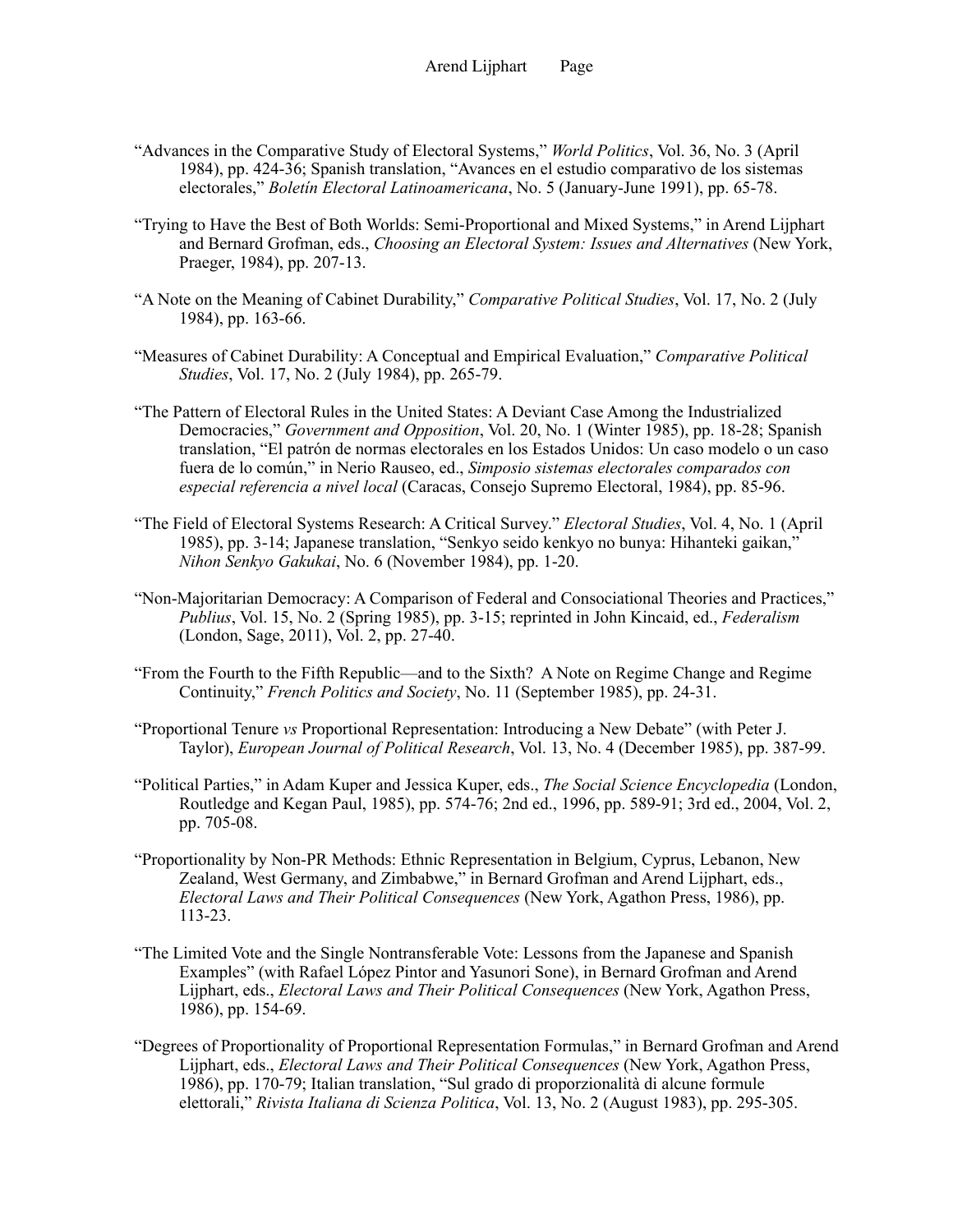- "A Democratic Blueprint for South Africa" (with Diane R. Stanton), *Business and Society Review*, No. 57 (Spring 1986), pp. 28-32; reprinted in S. Prakash Sethi, ed., *The South African Quagmire: In Search of a Peaceful Path to Democratic Pluralism* (Cambridge, Mass., Ballinger, 1987), pp. 89-98.
- "Consociational Democracy: The Examples of Belgium and the Netherlands," in Theodor Hanf, Antoine N. Messarra, and Hinrich R. Reinstrom, eds., *La société de concordance: Approche comparative* (Beirut, Librairie Orientale, 1986), pp. 35-49.
- "Das Parteiensystem der Bundesrepublik im Vergleich: Zwischen 'Konkurrenzdemokratie' und 'Konkordanzdemokratie'," *Das Parlament*, Vol. 36, No. 37-38 (September 13-20, 1986), p. 6; reprinted in Peter Haungs and Eckhard Jesse, eds., *Parteien in der Krise?* (Cologne, Verlag Wissenschaft und Politik, 1987), pp. 47-51.

"De pacificatietheorie en haar critici," *Acta Politica*, Vol. 22, No. 2 (April 1987), pp. 181-225.

- "The Demise of the Last Westminster System? Comments on the Report of New Zealand's Royal Commission on the Electoral System," *Electoral Studies*, Vol. 6, No. 2 (August 1987), pp. 97-103.
- "Bicameralism: Canadian Senate Reform in Comparative Perspective," in Herman Bakvis and William M. Chandler, eds., *Federalism and the Role of the State* (Toronto, University of Toronto Press, 1987), pp. 101-12.
- "Communal Representation," in Vernon Bogdanor, ed., *The Blackwell Encyclopaedia of Political Institutions* (Oxford, Basil Blackwell, 1987), p. 121.
- "Consociational Democracy," in Vernon Bogdanor, ed., *The Blackwell Encyclopaedia of Political Institutions* (Oxford, Basil Blackwell, 1987), pp. 137-39.
- "Pillarization," in Vernon Bogdanor, ed., *The Blackwell Encyclopaedia of Political Institutions* (Oxford, Basil Blackwell, 1987), pp. 423-24.
- *Choosing an Electoral System for Democratic Elections in South Africa: An Evaluation of the Principal Options,* Critical Choices for South African Society, No. 2 (Rondebosch, Institute for the Study of Public Policy, University of Cape Town, 1987); reprinted in Robert Schrire, ed., *Critical Choices for South Africa: An Agenda for the 1990s* (Cape Town, Oxford University Press, 1990), pp. 2-13.
- "A Mediterranean Model of Democracy? The Southern European Democracies in Comparative Perspective" (with Thomas C. Bruneau, P. Nikiforos Diamandouros, and Richard Gunther), *West European Politics*, Vol. 11, No. 1 (January 1988), pp. 7-25.
- "Democratización y modelos alternativos de democracia," *Opciones*, No. 14 (May-August 1988), pp. 29-42; also published as "Democratización y modelos democráticos alternativos," in Consejo para la Consolidación de la Democracia, *Presidencialismo vs. parlamentarismo: Materiales para el estudio de la reforma constitucional* (Buenos Aires, Editorial Universitaria de Buenos Aires, 1988), pp. 5-18.
- "This Week's Citation Classic," *Current Contents: Social & Behavioral Sciences*, Vol. 20, No. 39 (September 26, 1988), p. 14; and in *Current Contents: Arts & Humanities*, Vol. 10, No. 39 (September 26, 1988), p. 14.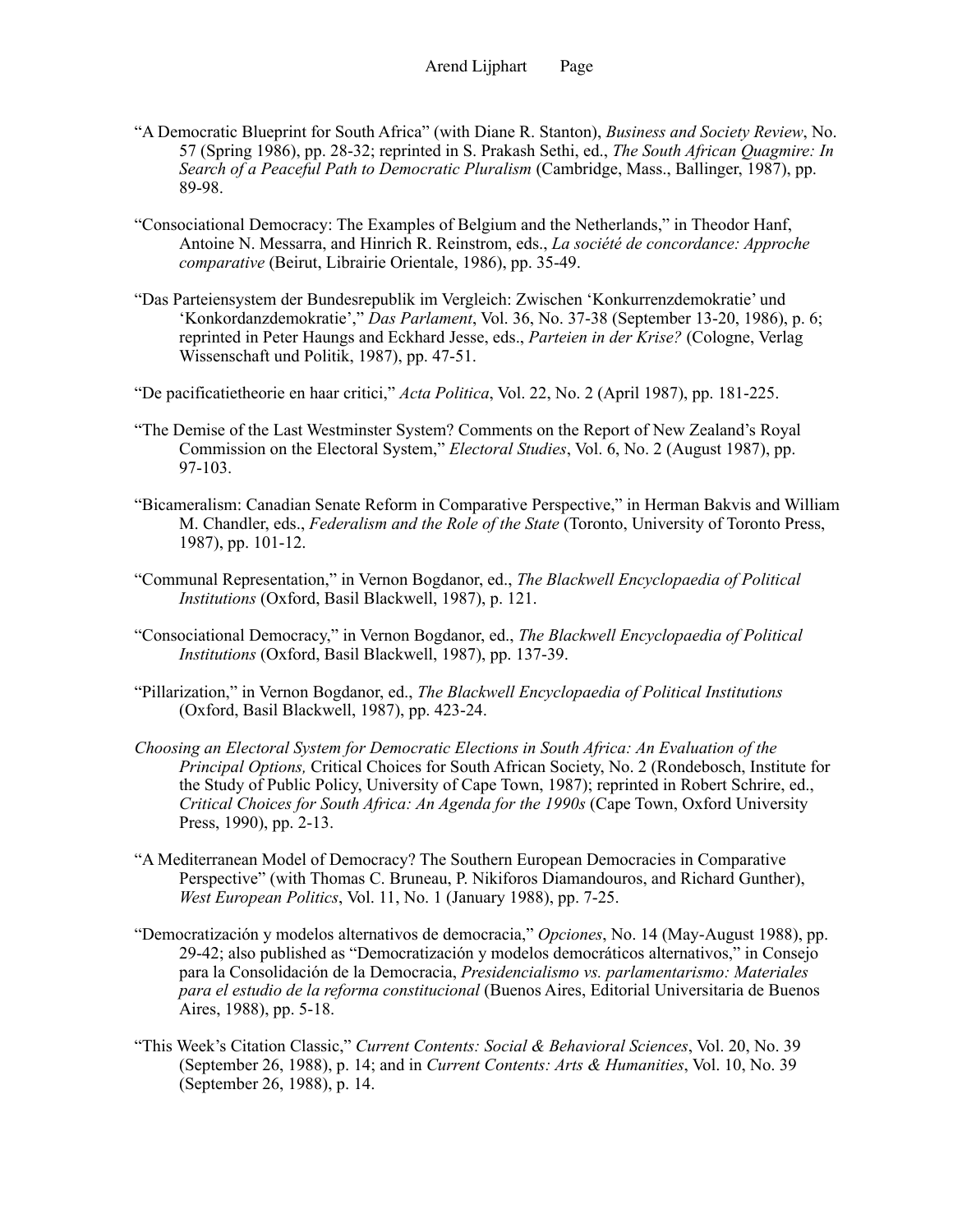- "Alphabetic Bias in Partisan Elections: Patterns of Voting for the Spanish Senate, 1982 and 1986" (with Rafael López Pintor), *Electoral Studies*, Vol. 7, No. 3 (December 1988), pp. 225-31.
- "From the Politics of Accommodation to Adversarial Politics in the Netherlands: A Reassessment," *West European Politics*, Vol. 12, No. 1 (January 1989), pp. 139-53; reprinted in Hans Daalder and Galen A. Irwin, eds., *Politics in the Netherlands: How Much Change?* (London, Frank Cass, 1989), pp. 139-53.
- "Democratic Political Systems: Types, Cases, Causes, and Consequences," *Journal of Theoretical Politics*, Vol. 1, No. 1 (January 1989), pp. 33-48; reprinted in Anton Bebler and James H. Seroka, eds., *Contemporary Political Systems: Classifications and Typologies* (Boulder, Colorado, Lynne Rienner, 1990), pp. 71-87.
- "The Ethnic Factor and Democratic Constitution-Making in South Africa," in Edmond J. Keller and Louis A. Picard, eds., *South Africa in Southern Africa: Domestic Change and International Conflict* (Boulder, Colorado, Lynne Rienner, 1989), pp. 13-24.
- "The Southern European Examples of Democratization: Six Lessons for Latin America," *Government and Opposition*, Vol. 25, No. 1 (Winter 1990), pp. 68-84; reprinted in Geoffrey Pridham, ed., *Transitions to Democracy* (Aldershot, Dartmouth, 1995), pp. 173-89; and in Joshua Cohen and Archon Fung, eds., *Constitution, Democracy and State Power: The Institutions of Justice* (Cheltenham, Edward Elgar, 1996), Vol. 1, pp. 428-44.
- "The Political Consequences of Electoral Laws, 1945-85," *American Political Science Review*, Vol. 84, No. 2 (June 1990), pp. 481-96; reprinted in Pippa Norris, ed., *Elections and Voting Behaviour: New Challenges, New Perspectives* (Aldershot, Ashgate, 1998), pp. 227-42; in Alan S. Zuckerman, ed., *Comparative Political Science* (Los Angeles, Sage, 2008), Vol. 2, pp. 161-79; and in David M. Farrell and Matthew S. Shugart, eds., *Electoral Systems* (London, Sage, 2012); Spanish translation, "Las consecuencias políticas de las leyes electorales: 1945-1985," *Estudios Públicos*, No. 46 (Autumn 1992), pp. 109-34; and in *Zona Abierta*, Nos. 110/111 (2005), pp. 105-32; Russian translation, "Politicheskie posiedstvija elektoral'nyh zakonov, 1945-1985," *Oikoumene*, Vol. 6 (2008).
- "The Power-Sharing Approach," in Joseph V. Montville, ed., *Conflict and Peacemaking in Multiethnic Societies* (Lexington, Mass., Lexington Books, 1990; paperback edition, 1991), pp. 491-509: Spanish translation, "El enfoque del poder compartido para sociedades multiétnicas," *Autodeterminación*, No. 12 (July 1994), pp. 159-83.
- "The Cleavage Model and Electoral Geography: A Review," in R. J. Johnston, F. M. Shelley, and P. J. Taylor, eds., *Developments in Electoral Geography* (London, Routledge, 1990), pp. 143-50.
- "Foreword: One Basic Problem, Many Theoretical Options—And a Practical Solution?", in John McGarry and Brendan O'Leary, eds., *The Future of Northern Ireland* (Oxford, Clarendon Press, 1990), pp. vi-viii.
- "Size, Pluralism, and the Westminster Model of Democracy: Implications for the Eastern Caribbean," in Jorge Heine, ed., *A Revolution Aborted: The Lessons of Grenada* (Pittsburgh, University of Pittsburgh Press, 1990; paperback edition, 1991), pp. 321-40; Spanish translation, "Tamaño, pluralismo y el modelo Westminster de democracia: Implicaciones para el Caribe Oriental," in Jorge Heine, ed., *Revolución e intervención en el Caribe: Las Lecciones de Granada* (Buenos Aires, Grupo Editor Latinoamericano, 1990), pp. 363-84.
- "Constitutional Choices for New Democracies," *Journal of Democracy*, Vol. 2, No. 1 (Winter 1991), pp. 72-84; reprinted in Larry Diamond and Marc F. Plattner, eds., *The Global Resurgence of*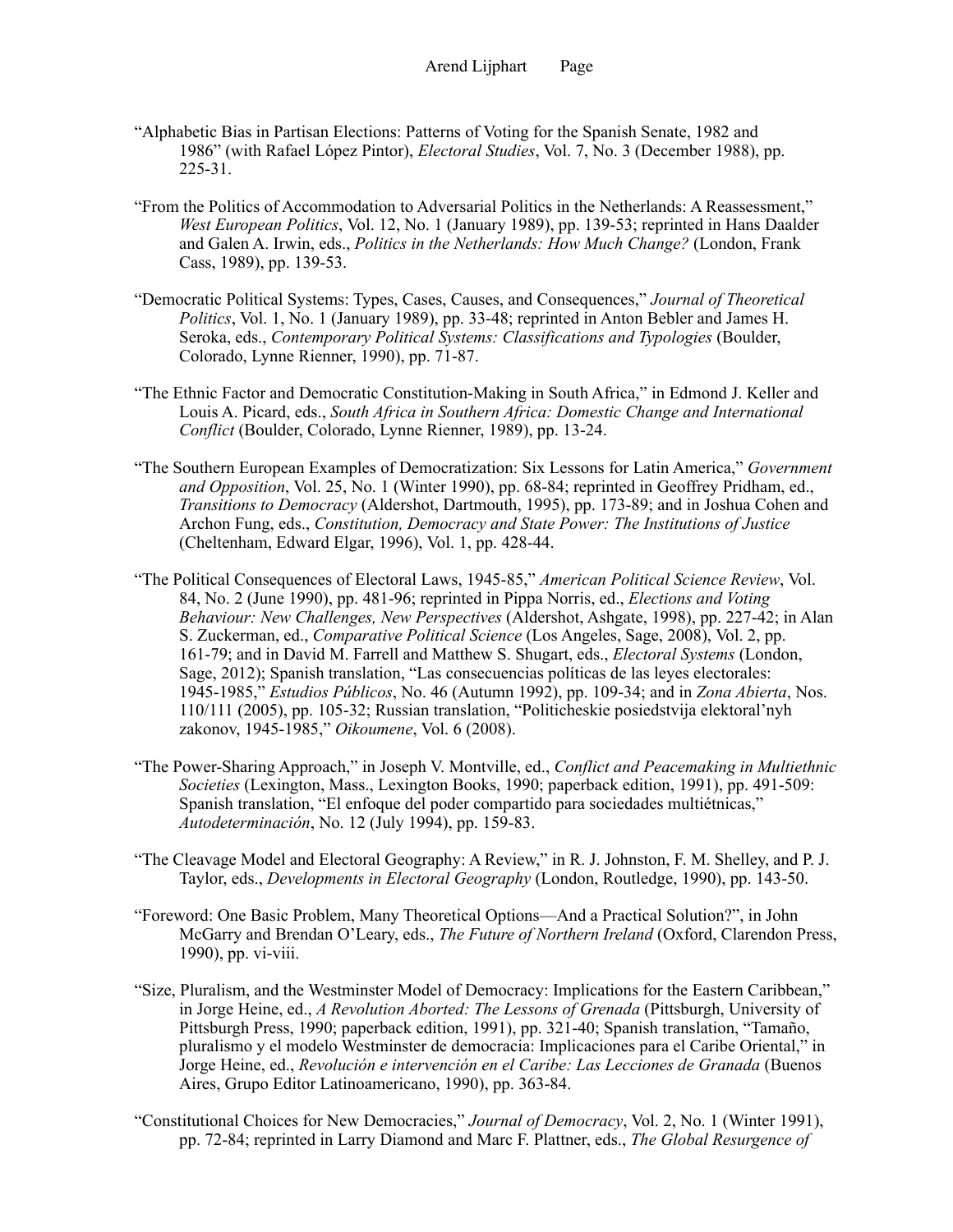*Democracy* (Baltimore, Johns Hopkins University Press, 1993), pp. 146-58; 2nd ed., 1996, pp. 162-74; in Larry Diamond and Marc F. Plattner, eds., *Electoral Systems and Democracy* (Baltimore, Johns Hopkins University Press, 2006), pp. 73-85; and in Arend Lijphart, *Thinking about Democracy: Power Sharing and Majority Rule in Theory and Practice* (London, Routledge, 2008), pp. 161-72; Chinese translation, "Xin xing minzhu guojia de xian zheng xuanze," *Lilun yu Zhengce*, Vol. 6, No. 3 (April 1992), pp. 75-84; Russian translation, "Konstitucionnye al'ternativy dlja novyh demokratij," *Polis*, No. 2 (1995), pp. 135-46; also in *Sovremennaia stravnitel'naia politologiia: Khrestomatiia* (Moscow, Moskovskii Obshchestvennyi Nauchnyi Fond, 1997), pp. 324-42.

- "Double-Checking the Evidence," *Journal of Democracy*, Vol. 2, No. 3 (Summer 1991), pp. 42-48; reprinted in Larry Diamond and Marc F. Plattner, eds., *The Global Resurgence of Democracy* (Baltimore, Johns Hopkins University Press, 1993), pp. 171-77; 2nd ed., 1996, pp. 187-93; in Larry Diamond and Marc F. Plattner, eds., *Electoral Systems and Democracy* (Baltimore, Johns Hopkins University Press, 2006), pp 98-104; and in Arend Lijphart, *Thinking about Democracy: Power Sharing and Majority Rule in Theory and Practice* (London, Routledge, 2008), pp. 173-79.
- "Corporatism and Consensus Democracy in Eighteen Countries: Conceptual and Empirical Linkages" (with Markus M. L. Crepaz), *British Journal of Political Science*, Vol. 21, No. 2 (April 1991), pp. 235-46.
- "The Alternative Vote: A Realistic Alternative for South Africa?", *Politikon*, Vol. 18, No. 2 (June 1991), pp. 91-101; reprinted in Arend Lijphart, *Thinking about Democracy: Power Sharing and Majority Rule in Theory and Practice* (London, Routledge, 2008), pp. 180-91.
- "Majority Rule in Theory and Practice: The Tenacity of a Flawed Paradigm," *International Social Science Journal*, No. 129 (August 1991), pp. 483-93; reprinted in Arend Lijphart, *Thinking about Democracy: Power Sharing and Majority Rule in Theory and Practice* (London, Routledge, 2008), pp. 111-24; French translation, "Théorie et pratique de la loi de la majorité: La ténacité d'un paradigme imparfait," *Revue Internationale des Sciences Sociales*, No. 129 (August 1991), pp. 515-26; Spanish translation, "El gobierno de la mayoría en la teoría y en la práctica: Persistencia de un paradigma viciado," *Revista Internacional de Ciencias Sociales*, No. 129 (August 1991), pp. 507-18.
- "Consideraciones sobre alternativas semipresidenciales y parlamentarias de gobierno" (with Giovanni Sartori et al.), *Estudios Públicos*, No. 42 (Autumn 1991), pp. 7-44.
- "The World Shops for a Ballot Box: A Comparative Perspective on Democratization," *Political Science and International Studies* (October 1991), pp. 12-15.
- "Maatschappelijke voorwaarden voor democratische stelsels" (with Hendrik Spruyt), in J. J. A. Thomassen, ed., *Hedendaagse democratie* (Alphen aan den Rijn, Samsom H. D. Tjeenk Willink, 1991), pp. 148-62.
- "Self-Determination Versus Pre-Determination of Ethnic Minorities in Power-Sharing Systems," in David Schneiderman, ed., *Language and the State: The Law and Politics of Identity* (Cowansville, Quebec, Éditions Yvon Blais, 1991), pp. 153-65; reprinted in Will Kymlicka, ed., *The Rights of Minority Cultures* (Oxford, Oxford University Press, 1995), pp. 275-87; and in Arend Lijphart, *Thinking about Democracy: Power Sharing and Majority Rule in Theory and Practice* (London, Routledge, 2008), pp. 66-74.
- "Foreword: 'Cameral Change' and Institutional Conservatism," in Lawrence D. Longley and David M. Olson, eds., *Two Into One: The Politics and Processes of National Legislative Cameral Change* (Boulder, Colorado, Westview Press, 1991), pp. ix-xii.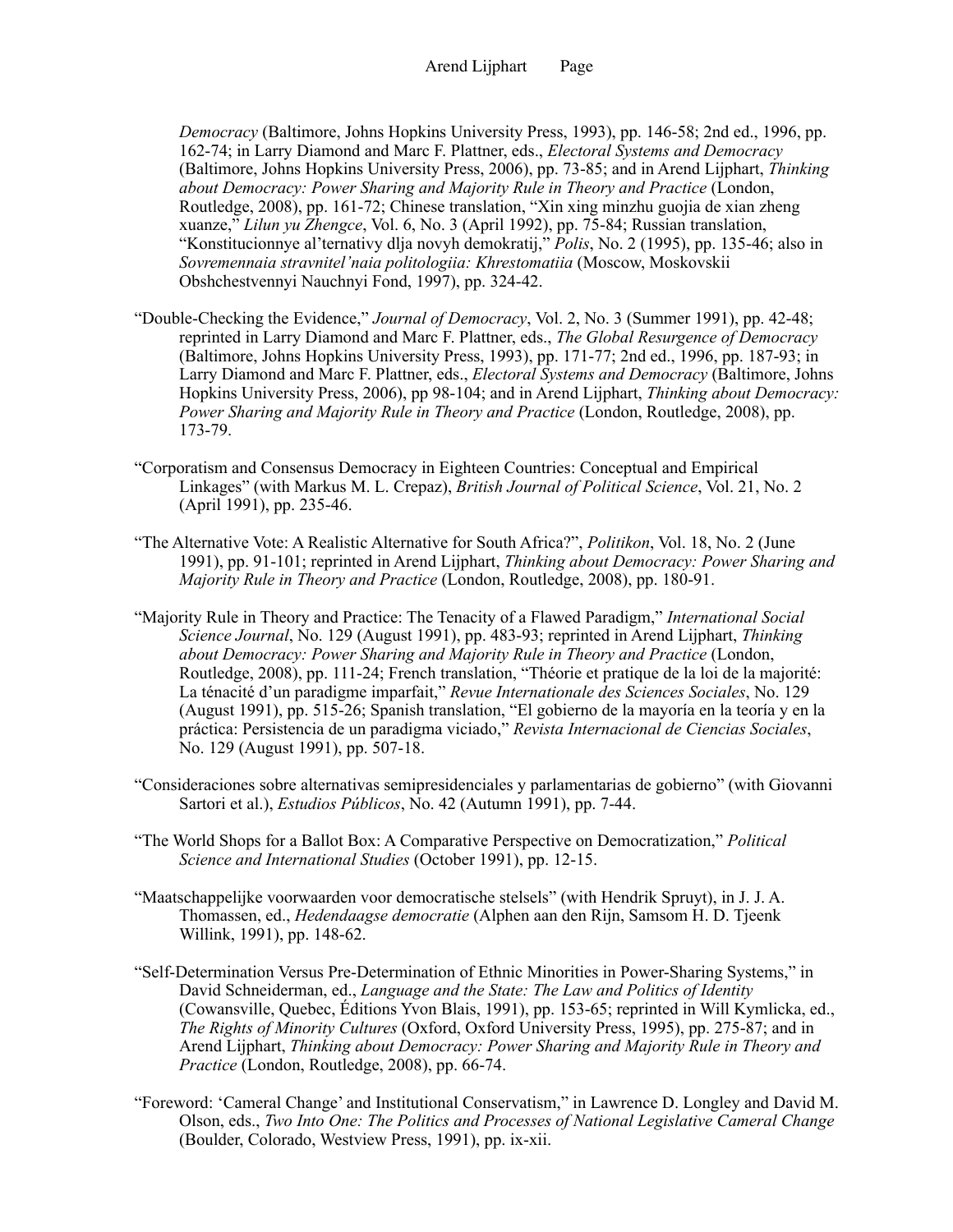- "Presidentialism and Majoritarian Democracy: Theoretical Observations," in György Szoboszlai, ed., *Democracy and Political Transformation: Theories and East-Central European Realities* (Budapest, Hungarian Political Science Association, 1991), pp. 75-93; also published in Juan J. Linz and Arturo Valenzuela, eds., *The Failure of Presidential Democracy* (Baltimore, Johns Hopkins University Press, 1994), pp. 91-105; reprinted in Arend Lijphart, *Thinking about Democracy: Power Sharing and Majority Rule in Theory and Practice* (London, Routledge, 2008), pp. 141-55; Italian translation, "Presidenzialismo e democrazia maggioritaria," *Rivista Italiana di Scienza Politica*, Vol. 19, No. 3 (December 1989), pp. 367-84; Spanish translation, "Presidencialismo y democracia de mayoría," in Oscar Godoy Arcaya, ed., *Hacia una democracia moderna: La opción parlamentaria* (Santiago, Ediciones Universidad Católica de Chile, 1990), pp. 109-28; Portuguese translation, "Presidencialismo e democracia majoritária," in Bolívar Lamounier, *A opçâo parlamentarista* (Sao Paulo, Editora Sumaré, 1991), pp. 121-37.
- "Democratization and Constitutional Choices in Czecho-Slovakia, Hungary, and Poland, 1989-1991," *Journal of Theoretical Politics*, Vol. 4, No. 2 (April 1992), pp. 207-23; also in Ian Budge and David McKay, eds., *Developing Democracy: Research in Honour of J. F. P. Blondel* (London, Sage, 1994), pp. 202-17; in *Veröffentlichungsreihe der Abteilung Institutionen und sozialer Wandel des Forschungsschwerpunkts Sozialer Wandel, Institutionen und Vermittlungsprozesse des Wissenschaftszentrums Berlin für Sozialforschung*, FS III 92-203 (Berlin, Science Center Berlin, 1991); in *Working Papers of the European Political Relations and Institutions Research Group*, No. 2.2 (Berkeley, Center for German and European Studies, University of California, 1992); in György Szoboszlai, ed., *Flying Blind: Emerging Democracies in East-Central Europe* (Budapest, Hungarian Political Science Association, 1992), pp. 99-113; and in Wladyslaw W. Adamski and Edmund Wnuk-Lipinski, eds., *Sisyphus: Social Studies* (Warsaw, Polish Academy of Sciences, 1992), Vol. 1, pp. 87-102; Spanish translation, "Democratización y opciones constitucionales en Checo-Eslovaquia, Hungría y Polonia, 1989-1991," *Cuadernos de la Cátedra Fadrique Furió Ceriol*, No. 5 (Autumn 1993), pp. 7-29.
- "Verzuiling en pacificatie als empirische en normatieve modellen in vergelijkend perspectief," in *Uitreiking van de Dr. Hendrik Muller-Prijs voor Gedrags- en Maatschappijwetenschappen* (Amsterdam, Koninklijke Nederlandse Akademie van Wetenschappen, 1992), pp. 6-13; also in *Acta Politica*, Vol. 27, No. 3 (July 1992), pp. 323-32.
- "Forms of Democracy: North-South and East-West Contrasts," in Wolfgang Reinhard and Peter Waldmann, eds., *Nord und Süd in Amerika: Gegensätze, Gemeinsamkeiten, Europäischer Hintergrund* (Freiburg, Rombach, 1992), Vol. 2, pp. 933-42.
- "The Electoral Systems Researcher as Detective: Probing Rae's Suspect 'Differential Proposition' on List Proportional Representation," in Dennis Kavanagh, ed., *Electoral Politics* (Oxford, Clarendon Press, 1992), pp. 234-46.
- "Explanations of Electoral Disproportionality," *International Newsletter of the Comparative Representation and Electoral Systems Research Committee*, Vol. 6, No. 1 (Spring 1993), pp. 55-57; also in *International Newsletter of the Research Committee of Legislative Specialists*, Vol. 2, No. 1 (Spring 1993), pp. 76-78.
- "Power-Sharing, Ethnic Agnosticism, and Political Pragmatism," *Transformation*, No. 21 (1993), pp. 94-99.
- "The Politics of Transition in South Africa: Report on a Faculty Seminar," *PS: Political Science & Politics*, Vol. 26, No. 3 (September 1993), pp. 534-35.
- "Democratisering en etnische conflicten in de jaren negentig," *Filosofie & Praktijk*, Vol. 14, No. 3 (Fall 1993), pp. 113-21.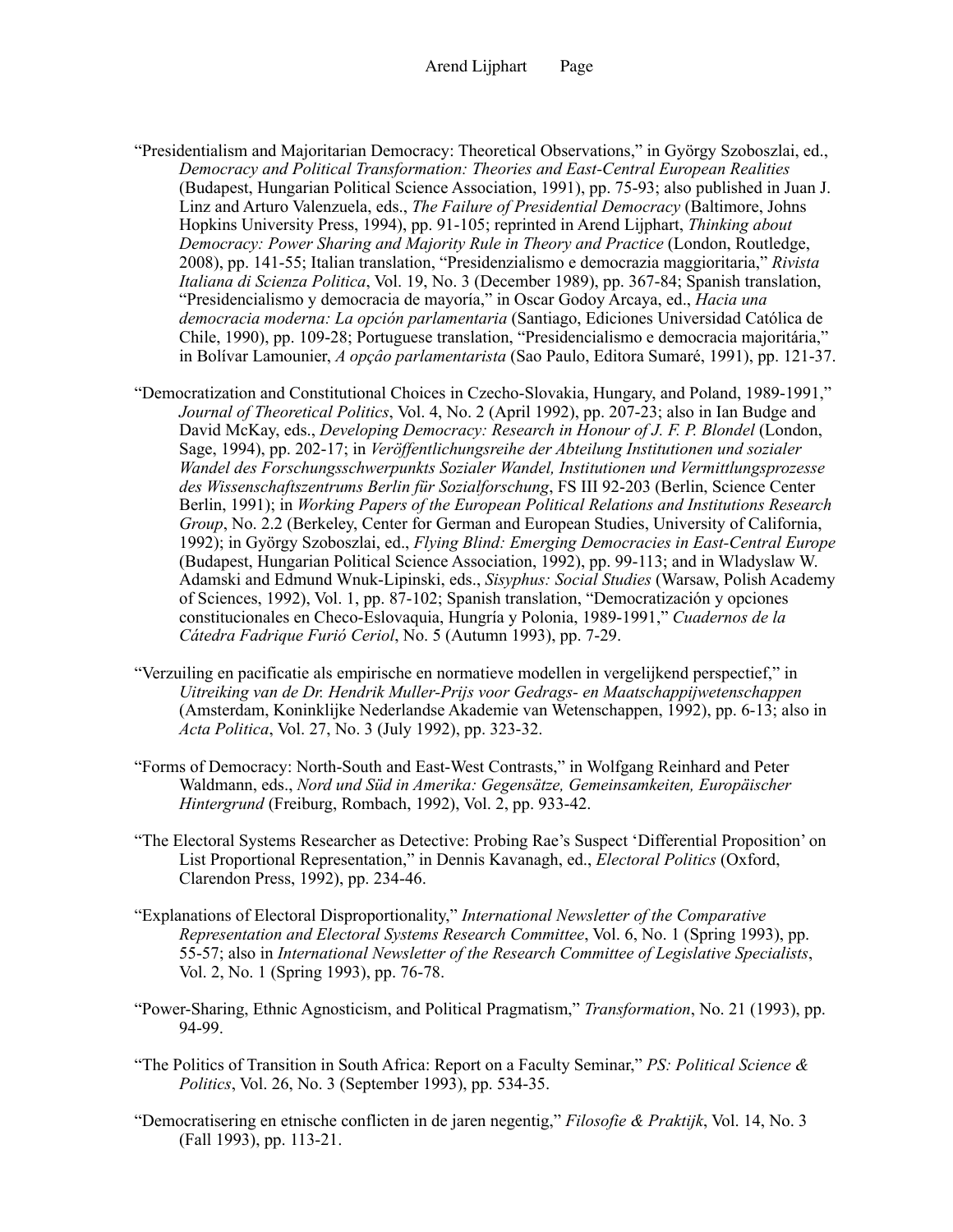- "Separation of Powers and Cleavage Management" (with Ronald Rogowski and R. Kent Weaver), in R. Kent Weaver and Bert Rockman, eds., *Do Institutions Matter? Government Capabilities in the United States and Abroad* (Washington, D.C., Brookings Institution, 1993), pp. 302-44.
- "Consociational Democracy," in Joel Krieger, ed., *The Oxford Companion to Politics of the World* (New York, Oxford University Press, 1993), pp. 188-89; 2nd ed., 2001, p. 172.
- "Israeli Democracy and Democratic Reform in Comparative Perspective," in Ehud Sprinzak and Larry Diamond, eds., *Israeli Democracy Under Stress* (Boulder, Colorado, Lynne Rienner, 1993), pp. 107-23.
- "Downsian Logic and the Comparative Study of Party Systems," in Bernard Grofman, ed., *Information, Participation and Choice: An Economic Theory of Democracy in Perspective* (Ann Arbor: University of Michigan Press, 1993), pp. 231-38.
- "Democracies: Forms, Performance, and Constitutional Engineering," *European Journal of Political Research*, Vol. 25, No. 1 (January 1994), pp. 1-17; reprinted in Joachim Jens Hesse and Theo A. J. Toonen, eds., *The European Yearbook of Comparative Government and Public Administration*, Vol. 2 (Baden-Baden, NOMOS, 1996), pp. 207-24; in B. Guy Peters and Jon Pierre, eds., *Institutionalism* (London, Sage, 2007), Vol. 2, pp. 60-76; and in David M. Farrell and Matthew S. Shugart, eds., *Electoral Systems* (London, Sage, 2012).
- "On S. E. Finer's Electoral Theory," *Government and Opposition*, Vol. 29, No. 5 (Special Issue 1994), pp. 623-36.
- "Prospects for Power-Sharing in the New South Africa," in Andrew Reynolds, ed., *Election '94 South Africa: The Campaigns, Results and Future Prospects* (London, James Currey, 1994), pp. 221-31.
- *The Puzzle of Indian Democracy: A Re-Interpretation*, RGICS Paper No. 18 (New Delhi, Rajiv Gandhi Institute for Contemporary Studies, 1994).
- "Linking and Integrating Corporatism and Consensus Democracy: Theory, Concepts and Evidence" (with Markus M. L. Crepaz), *British Journal of Political Science*, Vol. 25, No. 2 (April 1995), pp. 281-88.
- "Explaining Political and Economic Change in Post-Communist Eastern Europe: Old Legacies, New Institutions, Hegemonic Norms, and International Pressures" (with Beverly Crawford), *Comparative Political Studies*, Vol. 28, No. 2 (July 1995), pp. 171-99; reprinted in Stephen White and Daniel Nelson, eds., *The Politics of the Post-Communist World* (Aldershot, Ashgate, 2001), pp. 127-58.
- "The Advantages of PR—for Voters and for Politicians," *PEGS Newsletter*, Vol. 5, No. 2 (Spring 1995), pp. 20-21; reprinted in Robert Richie, ed., *Voting and Democracy Report 1995* (Washington, D.C., Center for Voting and Democracy, 1995), pp. 23-24; and in *International Newsletter of the Comparative Representation and Electoral Systems Research Committee*, Vol. 8, No. 1 (Summer 1995), pp. 78-85.
- "Civic Politics and Democratic Institutions: A Plea for the (Re-)Introduction of Compulsory Voting," in M. L. J. Wissenburg, ed., *Civic Politics and Civil Society: Proceedings* (Nijmegen, Department of Political Science, University of Nijmegen, 1995), pp. 13-28.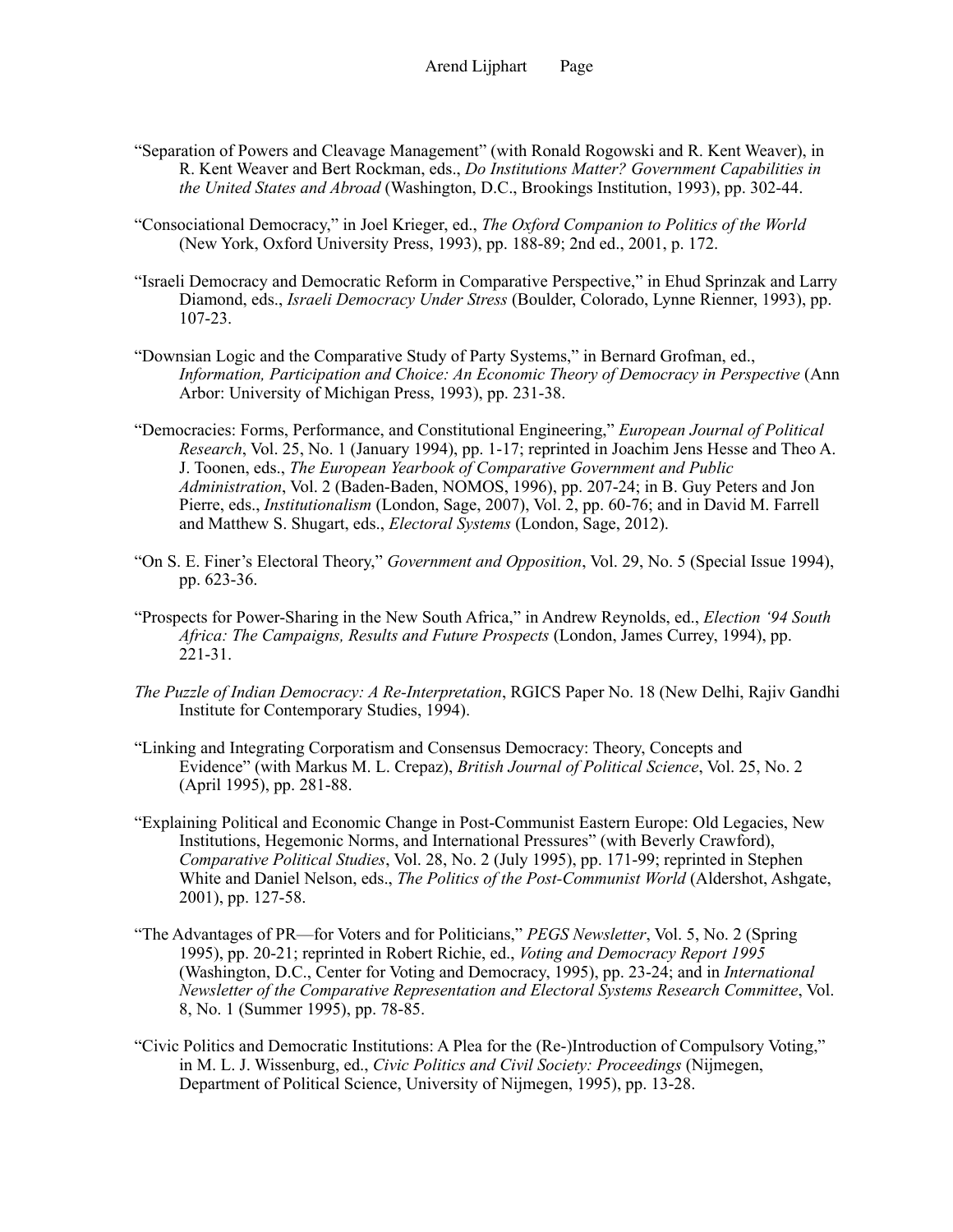- "The Virtues of Parliamentarism: But Which Kind of Parliamentarism?", in H. E. Chehabi and Alfred Stepan, eds., *Politics, Society, and Democracy: Comparative Studies* (Boulder, Colorado, Westview Press, 1995), pp. 363-73.
- "Electoral Systems," in Seymour Martin Lipset et al., eds., *The Encyclopedia of Democracy* (Washington, D.C., Congressional Quarterly, 1995), Vol. 2, pp. 412-22; Persian translation by Mazda Mohaved, "Nezamhaye entekhabat," in Kamran Fani and Noorullah Moradi, eds., *Dayeratol-ma'arefe demokrasi* (Tehran, Vezarate Omore Kharejeh, 2004), pp. 255-65.
- "Proportional Representation," in Seymour Martin Lipset et al., eds., *The Encyclopedia of Democracy* (Washington, D.C., Congressional Quarterly, 1995), Vol. 3, pp. 1010-16; Persian translation by Laila Alavi, "Namayandegiye tanasobi," in Kamran Fani and Noorullah Moradi, eds, *Dayeratol-ma'arefe demokrasi* (Tehran, Vezarate Omore Kharejeh, 2004), pp. 1373-79.
- "Multiethnic Democracy," in Seymour Martin Lipset et al., eds., *The Encyclopedia of Democracy* (Washington, D.C., Congressional Quarterly, 1995), Vol. 3, pp. 853-65; Russian translation, "Polietnicheskaya demokratija," in Algis Prazauskas, ed., *Etnos i politika: Khrestomatiya* (Moscow, URAO, 2000), pp. 287-99; Persian translation by Mazda Mohaved, "Demokrasiyeh chand gho'mi," in Kamran Fani and Noorullah Moradi, eds., *Dayeratol-ma'arefe demokrasi* (Tehran, Vezarate Omore Kharejeh, 2004), pp. 679-89.
- The South African Electoral System: Unusual Features and Prospects for Reform," in Robert Richie, ed., *Voting and Democracy Report 1995* (Washington, D.C., Center for Voting and Democracy, 1995), pp. 149-50.
- "Prefacio a la edición española," in Arend Lijphart, *Sistemas electorales y sistemas de partidos:Un estudio de veintisiete democracies, 1945-1990*, translated by Fernando Jiménes Sánchez (Madrid, Centro de Estudios Constitucionales, 1995), pp. 7-8.
- "The Puzzle of Indian Democracy: A Consociational Interpretation," *American Political Science Review*, Vol. 90, No. 2 (June 1996), pp. 258-68; reprinted in Niraja Gopal Jayal, ed., *Democracy in India* (New Delhi, Oxford University Press India, 2001), pp. 326-57; in Arend Lijphart, *Thinking about Democracy: Power Sharing and Majority Rule in Theory and Practice* (London, Routledge, 2008), pp. 42-65; in Subrata K. Mitra, ed. *Politics of Modern South Asia: Critical Issues in Modern Politics* (London, Routledge, 2009), Vol. 1, pp. 36-60; and in Sanjib Baruah, ed., *Ethnonationalism in India: A Reader* (New Delhi, Oxford University Press, 2010), pp. 405-30.
- "The Framework Document on Northern Ireland and the Theory of Power-Sharing," *Government and Opposition*, Vol. 31, No 3 (Summer 1996), pp. 267-74.
- "Compulsory Voting Is the Best Way to Keep Democracy Strong," *Chronicle of Higher Education*, Vol. 43, No. 8 (October 18, 1996), pp. B3-B4; reprinted in Robert E. DiClerico, ed., *Political Parties, Campaigns, and Elections* (Upper Saddle River, N.J., Prentice-Hall, 2000), pp. 148-51; and in Robert E. DiClerico and Allan S. Hammock, eds., *Points of View: Readings in American Government* (New York, McGraw-Hill, 8th ed., 2001), pp. 74-77.
- "Reflections on the First Twenty-Five Years of the *European Journal of Political Research*," *European Journal of Political Research*, Vol. 31, Nos. 1-2 (February 1997), pp. 5-16.
- "Trichotomy or Dichotomy?", *European Journal of Political Research*, Vol. 31, Nos. 1-2 (February 1997), pp. 125-28.
- "Dimensions of Democracy," *European Journal of Political Research*, Vol. 31, Nos. 1-2 (February 1997), pp. 195-204.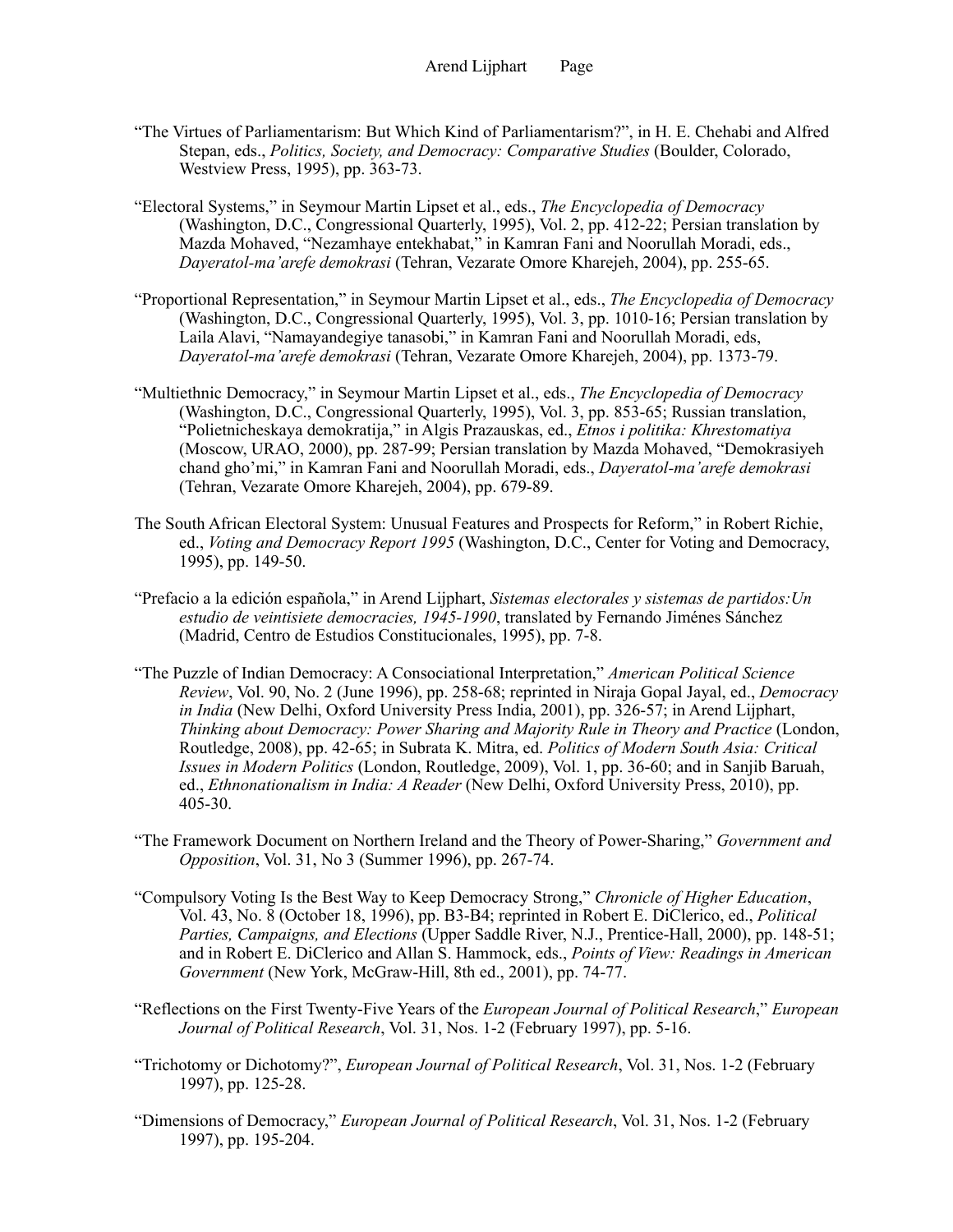- "Unequal Participation: Democracy's Unresolved Dilemma," *American Political Science Review*, Vol. 91, No. 1 (March 1997), pp. 1-14; reprinted in Pippa Norris, ed., *Elections and Voting Behaviour: New Challenges, New Perspectives* (Aldershot, Ashgate, 1998), pp. 355-68; and in Arend Lijphart, *Thinking about Democracy: Power Sharing and Majority Rule in Theory and Practice* (London, Routledge, 2008), pp. 201-31.
- "The Difficult Science of Electoral Systems: A Commentary on the Critique by Alberto Penadés," *Electoral Studies*, Vol. 16, No. 1 (March 1997), pp. 73-77; Spanish translation, "La difícil ciencia de los sistemas electorales: Un comentario a la crítica de Alberto Penadés," *Revista Española de Investigaciones Sociológicas*, No. 74 (April-June 1996), pp. 443-48.
- "Hap-ui-je-wa han-guk-ui kwon-ryok-gu-jo (The Consensus Model and Korean Democracy)" (with Chae-Han Kim), *Korean Political Science Review*, Vol. 31, No. 1 (Spring 1997), pp. 99-120.
- "Disproportionality under Alternative Voting: The Crucial—and Puzzling—Case of the Australian Senate Elections, 1919-1946," *Acta Politica*, Vol. 32, No. 1 (Spring 1997), pp. 9-24.
- "Changement et continuité dans la théorie consociative," *Revue Internationale de Politique Comparée*, Vol. 4, No. 3 (December 1997), pp. 679-97.
- "About Peripheries, Centres, and Other Autobiographical Reflections," in Hans Daalder, ed., *Comparative European Politics: The Story of a Profession* (London, Cassell, 1997), pp. 241-52.
- "Back to Democratic Basics: Who Really Practices Majority Rule?", in Axel Hadenius, ed., *Democracy's Victory and Crisis: Nobel Symposium No. 93* (Cambridge, Cambridge University Press, 1997), pp. 143-60; reprinted in Arend Lijphart, *Thinking about Democracy: Power Sharing and Majority Rule in Theory and Practice* (London, Routledge, 2008), pp. 125-37.
- "Predislovie k russkomu izdaniiu knigi (Preface to the Russian Edition of the Book)," in Arend Lijphart, *Demokratiia v mnogosotavnykh obshchestvakh: Sravnitel'noe issledovanie*, translated by B. I. Makarenko (Moscow, Aspekt Press, 1997), pp. 26-34.
- "Reforming the House: Three Moderately Radical Proposals," *PS: Political Science & Politics*, Vol. 31, No. 1 (March 1998), pp. 9-11; reprinted in Joseph F. Zimmerman and Wilma Rule, eds., *The U.S. House of Representatives: Reform or Rebuild?* (Westport, Conn., Praeger, 2000), pp. 135-40; and in Gregory M. Scott and Loren Gatch, eds., *21 Debated Issues in American Politics* (Englewood Cliffs, N.J., Prentice-Hall, 2000), pp. 151-56; 2nd ed., 2004, pp. 147-52.
- "Consensus and Consensus Democracy: Cultural, Structural, Functional, and Rational-Choice Approaches," *Scandinavian Political Studies*, Vol. 21, No. 2 (1998), pp. 99-108.
- "South African Democracy: Majoritarian or Consociational?" *Democratization*, Vol. 5, No. 4 (Winter 1998), pp. 144-50.
- *The Problem of Low and Unequal Voter Turnout—And What We Can Do About It*, Political Science Series, No. 54 (Vienna: Institute for Advanced Studies, 1998).
- "First-Past-the-Post, PR, Michael Pinto-Duschinsky, and the Empirical Evidence," *Representation*, Vol. 36, No. 2 (Summer 1999), pp. 133-36.
- "Australian Democracy: Modifying Majoritarianism?", *Australian Journal of Political Science*, Vol. 34, No. 3 (November 1999), pp. 313-26; also in Marian Sawer and Sarah Miskin, eds., *Representation and Institutional Change: 50 Years of Proportional Representation in the Senate*, Papers on Parliament, No. 34 (Canberra, Department of the Senate, 1999), pp. 55-69.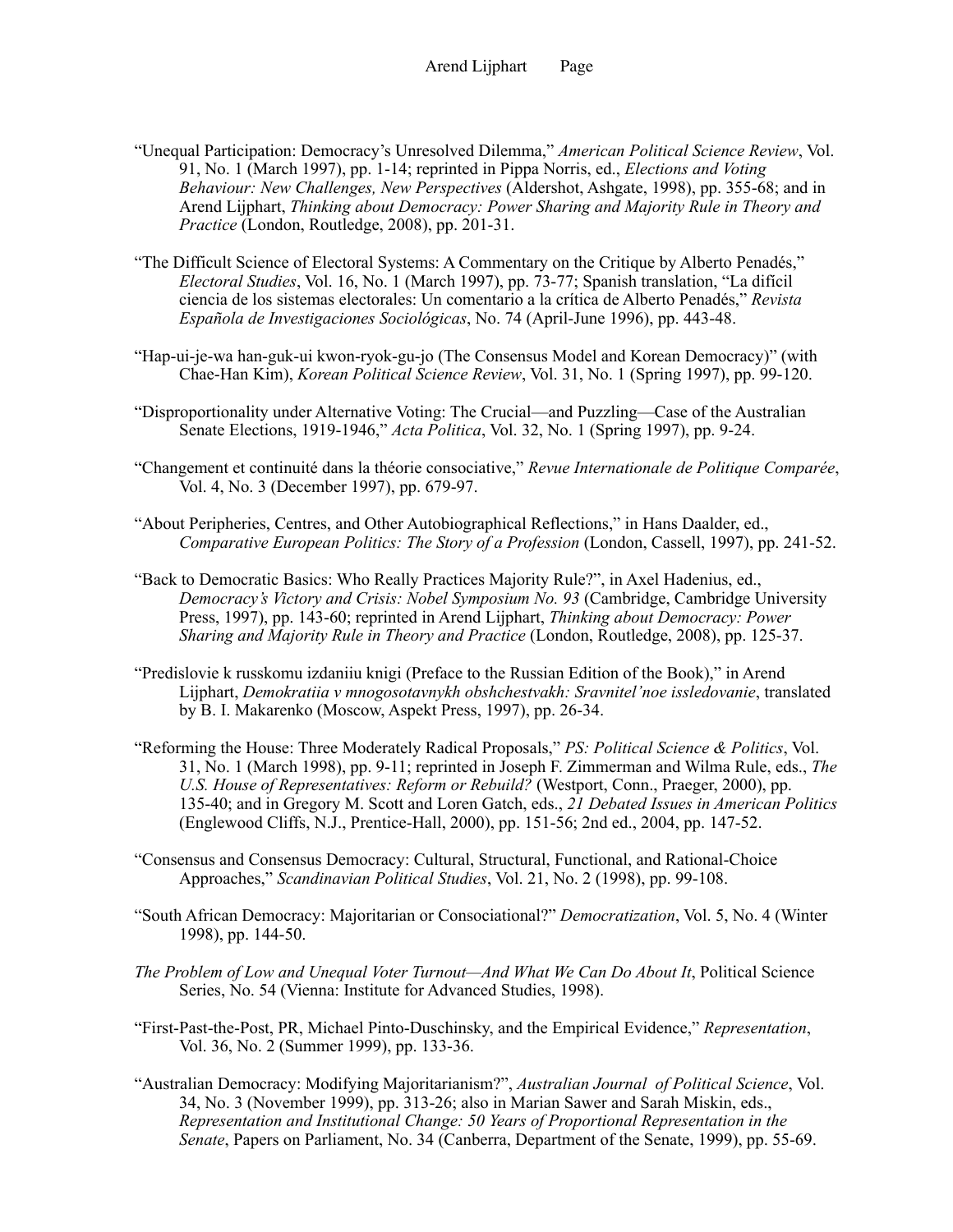- "Types of Democracy and Generosity with Foreign Aid: An Indirect Test of the Democratic Peace Proposition" (with Peter J. Bowman), in Erik Beukel, Kurt Klaudi Klausen, and Poul Erik Mouritzen, eds., *Elites, Parties and Democracy: Festschrift for Professor Mogens N. Pedersen* (Odense, Odense University Press, 1999), pp. 193-206; reprinted in Arend Lijphart, *Thinking about Democracy: Power Sharing and Majority Rule in Theory and Practice* (London, Routledge, 2008), pp. 232-44.
- "SNTV and STV Compared: Their Political Consequences in Japan, Ireland, and Malta," in Bernard Grofman, Sung-Chull Lee, Edwin A. Winckler, and Brian Woodall, eds., *Elections in Japan, Korea, and Taiwan under the Single Non-Transferable Vote: The Comparative Study of an Embedded Institution* (Ann Arbor, University of Michigan Press, 1999), pp. 289-99.
- "The Future of Democracy: Reasons for Pessimism, but Also Some Optimism," *Scandinavian Political Studies*, Vol. 23, No. 3 (2000), pp. 265-73.
- "Varieties of Non-Majoritarian Democracy," in Markus M. L. Crepaz, Thomas A. Koelble, and David Wilsford, eds., *Democracy and Institutions: The Life Work of Arend Lijphart* (Ann Arbor, University of Michigan Press, 2000), pp. 225-45.
- "Party Systems and Issue Dimensions: Israel and Thirty-Five Other Old and New Democracies Compared" (with Peter J. Bowman and Reuven Y. Hazan), *Israel Affairs*, Vol. 6, No. 2 (Winter 2000), pp. 29-51; also in Reuven Y. Hazan and Moshe Maor, eds., *Parties, Elections and Cleavages: Israel in Comparative and Theoretical Perspective* (London, Frank Cass, 2000), pp. 29-51.
- "Definitions, Evidence, and Policy: A Response to Matthijs Bogaards' Critique," *Journal of Theoretical Politics*, Vol. 12, No. 4 (October 2000), pp. 425-31.
- "Apparentement," in Richard Rose et al., eds., *International Encyclopedia of Elections* (Washington, D.C., CQ Press, 2000), pp. 16-17.
- "Turnout," in Richard Rose et al., eds., *International Encyclopedia of Elections* (Washington, D.C., CQ Press, 2000), pp. 314-22.
- *Democracy in the Twenty-First Century: Can We Be Optimistic?*, Uhlenbeck Lecture 18 (Wassenaar, Netherlands Institute for Advanced Study in the Humanities and Social Sciences, 2000); also in *European Review*, Vol. 9, No. 2 (May 2001), pp. 169-84; and in Norbert Kersting and Lasse Cronqvist, eds., *Democratization and Political Culture in Comparative Perspective* (Wiesbaden, VS Verlag für Sozialwissenschaften, 2005), pp. 37-56.
- "Foreword," in Jaap Woldendorp, Hans Keman, and Ian Budge, *Party Government in 48 Democracies (1945-1998): Composition, Duration, Personnel* (Dordrecht, Kluwer, 2000), pp. vii-viii.

"Constructivism and Consociational Theory," *APSA-CP*, Vol. 12, No. 1 (Winter 2001), pp. 11-13.

- "The Pros and Cons—but Mainly Pros—of Consensus Democracy," *Acta Politica*, Vol. 36, No. 2 (Summer 2001), pp. 129-39.
- "Eurocentrism and Political Science," *European Political Science*, Vol. 1, No. 1 (Autumn 2001), p. 49.
- "Cheong-pa-jeok sa-hoe han-guk-eui kwon-ryeok chip-jung/pun-san (Power Concentration/Sharing in Korea as a Divided Society)" (with Chae-Han Kim), in Chae-Han Kim, ed., *Pun-yeol-eui minju-ju-eui* (Seoul, Sowha, 2001), pp. 259-90.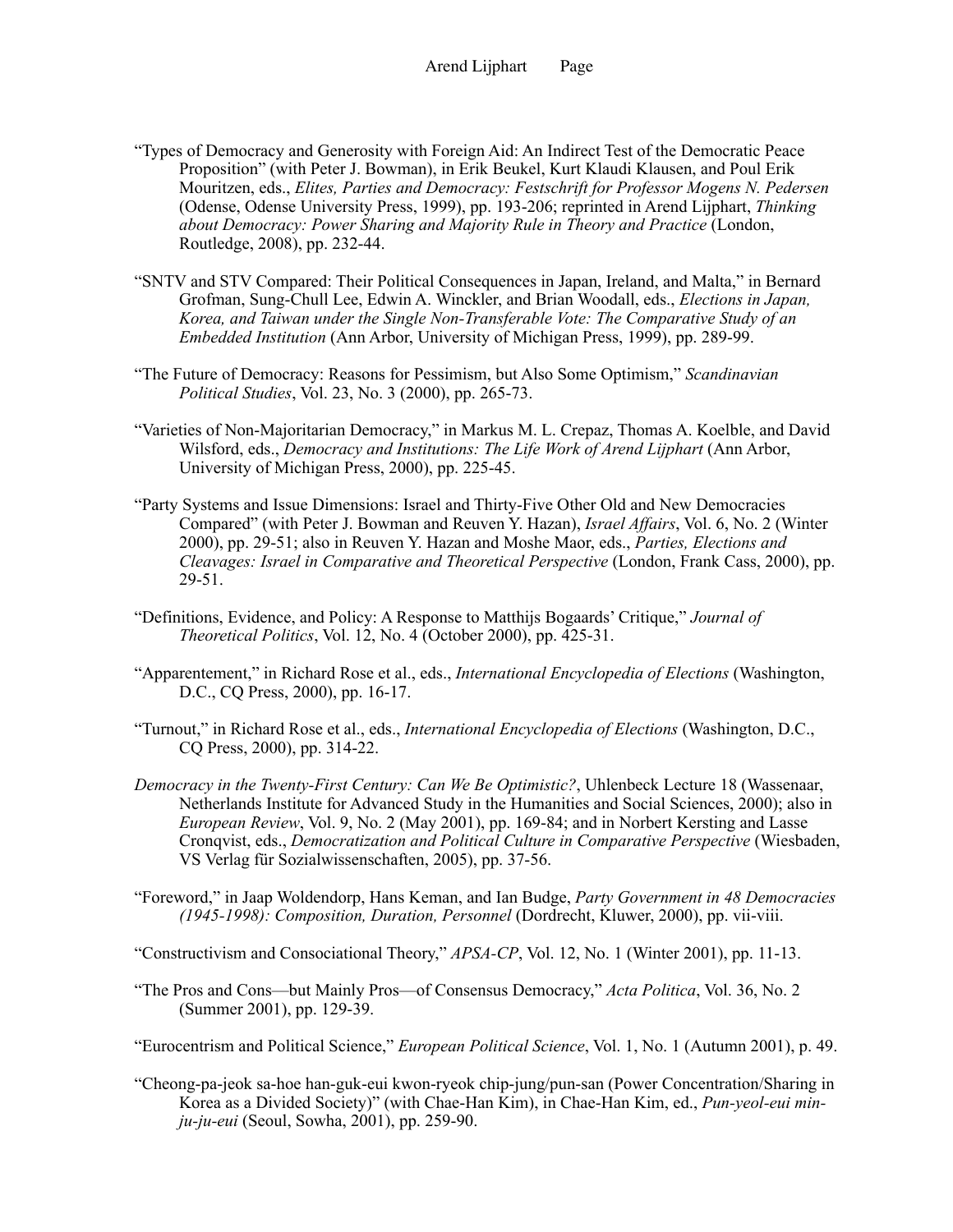- "Democracy, Southern European Style" (with Thomas C. Bruneau, P. Nikiforos Diamandouros, Richard Gunther, Leonardo Morlino, and Risa A. Brooks), in P. Nikiforos Diamandouros and Richard Gunther, eds., *Parties, Politics, and Democracy in the New Southern Europe* (Baltimore, Johns Hopkins University Press, 2001), pp. 16-82.
- "Consensus Democracy," in Paul Barry Clarke and Joe Foweraker, eds., *Encyclopedia of Democratic Thought* (London, Routledge, 2001), pp. 90-91.
- "Majoritarianism," in Paul Barry Clarke and Joe Foweraker, eds., *Encyclopedia of Democratic Thought* (London, Routledge, 2001), pp. 427-29.
- "Australian Democracy in Comparative Perspective," in Marian Sawer, ed., *Elections: Full, Free & Fair* (Leichhardt, N.S.W., Australia, Federation Press, 2001), pp. 189-201.
- "Voorwoord," in Tom van der Meer, ed., *Gapende hoogten:Het lustrumboek ter gelegenheid van het vierde lustrum van de Studievereniging voor Politicologen in Leiden* (Leiden, SPIL, 2001), pp. 14-15.
- "Chung wen pan chien yen (Foreword to the Chinese Translation)," in Arend Lijphart, *Min chu lei hsiang: San shih liu ke hsien tai min chu kuo chia te cheng fu lei hsiang yu piao hsien*, translated by De-Yuan Kao (Taipei, Laureate Book Company, 2001), pp. i-vi.
- "Negotiation Democracy versus Consensus Democracy: Parallel Conclusions and Recommendations." *European Journal of Political Research*, Vol. 41, No. 1 (January 2002), pp. 107-13.
- "Hoe moet de Europese Unie geregeerd worden? Doe maar gewoon . . . ," *Beleid en Maatschappij*, Vol. 29, No. 1 (2002), pp. 4-7.
- "Dupliek," *Beleid en Maatschappij*, Vol. 29, No. 1 (2002), pp. 25-26.
- "The Evolution of Consociational Theory and Consociational Practices, 1965-2000," *Acta Politica*, Vol. 37, Nos. 1-2 (Spring-Summer 2002), pp. 11-22.
- "Europe, the European Union, and Democracy," *NIAS Newsletter*, No. 28 (Spring 2002), pp. 20-23; reprinted in Arend Lijphart, *Thinking about Democracy: Power Sharing and Majority Rule in Theory and Practice* (London, Routledge, 2008), pp. 156-58.
- "The Wave of Power-Sharing Democracy," in Andrew Reynolds, ed., *The Architecture of Democracy: Constitutional Design, Conflict Management, and Democracy* (Oxford, Oxford University Press, 2002), pp. 37-54; reprinted in Stefan Voigt, ed., *Design of Constitutions* (Cheltenham, Edward Elgar, 2012); Italian translation, "L'ondata di democrazie a potere condiviso," in Arend Lijphart, Raffaele De Mucci, and Luigi Di Gregorio, *Democrazie in transizione*, Collana di studi metodologici diretta da Dario Antiseri, No. 10 (Rome, Luiss Edizioni, 2002), pp. 19-48.
- "Foreword: The Value of Within-Nation Comparative Analysis," in Adrian Vatter, *Kantonale Demokratien im Vergleich: Entshtehungsgrűnde, Interaktionen und Wirkungen politischer Institutionen in den Schweizer Kantonen* (Opladen, Leske und Budrich, 2002), pp. 13-15.
- "Revisiting Khizr Tiwana's Career: Power-Sharing, Federalism and Political Development in South and South-East Asia," in Ian Talbot, *Khizr Tiwana: The Punjab Unionist Party and the Partition of India* (Karachi, Oxford University Press, 2002), pp. 237-45.
- "Prefață la ediția în limba română (Preface to the Romanian edition)," in Arend Lijphart, *Democrația în societăţile plurale*, translated by Adriana Bargan (Iaşi, Romania, Polirom, 2002), pp. 7-14.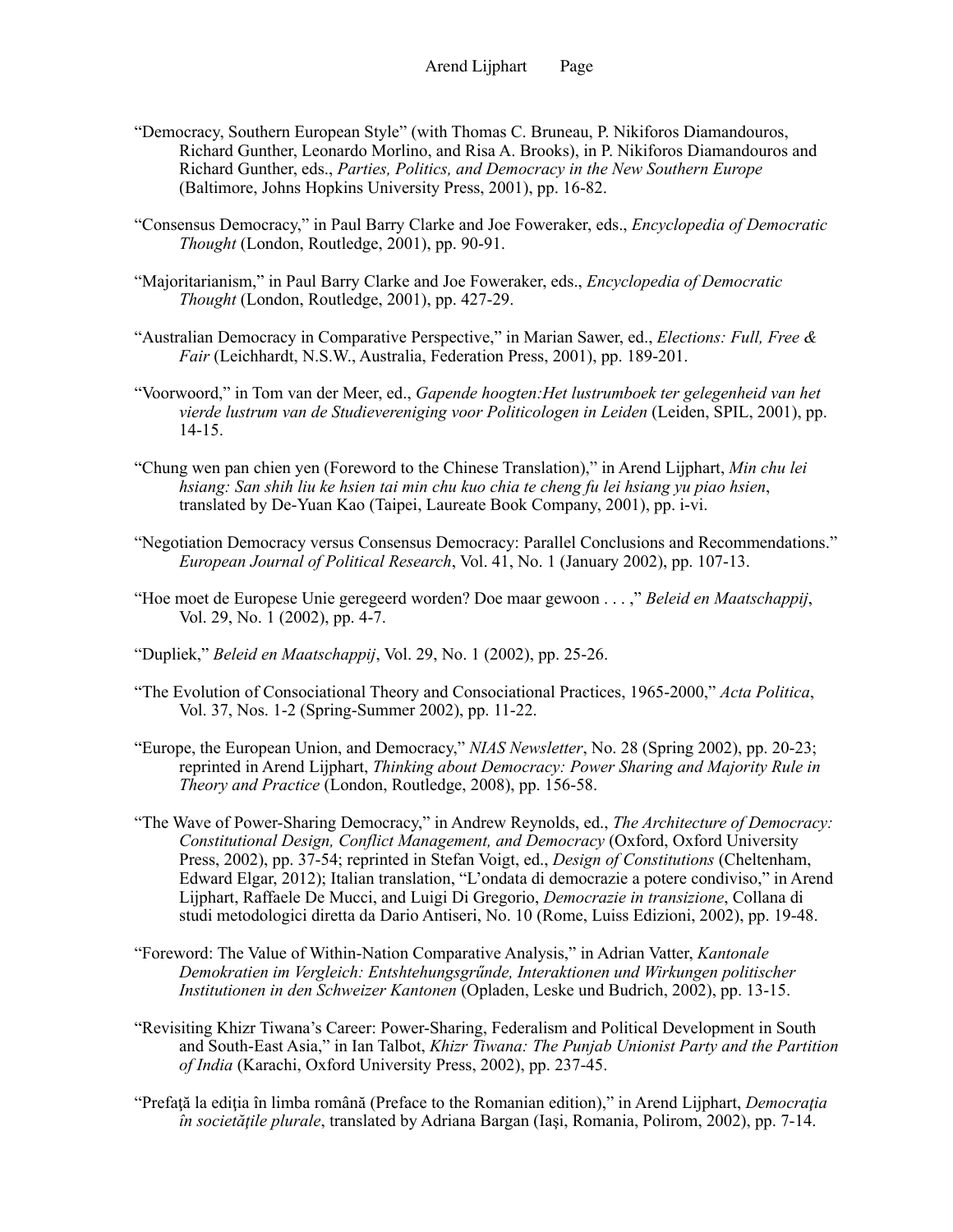- "Foreword: Democracy versus Majority Rule," in P. J. Emerson, *Defining Democracy: Decisions, Elections and Good Governance* (Belfast, De Borda Institute, 2002), pp. xii-xiii; and "Foreword to the Second Edition," in Peter Emerson, *Defining Democracy: Voting Procedures in Decision-Making, Elections and Governance*, 2nd ed. (Berlin, Springer, 2012), p. vii.
- "Measurement Validity and Institutional Engineering: Reflections on Rein Taagepera's Meta-Study," *Political Studies*, Vol. 51, No. 1 (March 2003), pp. 20-25.
- "Majoritarianism and Democratic Performance in the Fifth Republic," *French Politics*, Vol. 1, No. 2 (2003), pp. 225-32.
- "Constitutional Design for Divided Societies," *Journal of Democracy*, Vol. 15, No. 2 (April 2004), pp. 96-109; reprinted (under the title "The Case for Power Sharing") in Larry Diamond and Marc F. Plattner, eds., *Electoral Systems and Democracy* (Baltimore, Johns Hopkins University Press, 2006), pp. 42-55; in Arend Lijphart, *Thinking about Democracy: Power Sharing and Majority Rule in Theory and Practice* (London, Routledge, 2008), pp. 75-88; in Rishee S. Thakur, ed., *Consociationalism and Governance in Guyana,* Special Issue of *Transition* (Institute of Development Studies, University of Guyana), Nos. 38-39 (2008-09), pp. 1-13; and in Larry Diamond and Marc F. Plattner, eds., *Democracy: A Reader* (Baltimore, Johns Hopkins University Press, 2009), pp. 139-52; Spanish translation, "Diseño constitucional para sociedades divididas," *Acta Republicana* (Guadalajara), Vol. 4, No. 4 (2005), pp. 3-11; Russian translation, "Konstitutsionnyi dizain dlya raskolotykh obshchestv," Oikoumene (Kharkov, Ukraine), Vol. 6 (2009), pp. 165-79; Portuguese translation, "A concepção constitucional para sociedades.divididas," in Felipe Dutra Asensi and Daniel Giotti de Paula, eds., *Tratado de direito constitucional* (Rio de Janeiro, Elsevier Editora, 2014), Vol. 1, pp. 149-60.
- "Commentary," in Wayne A. Cornelius, Takeyuki Tsuda, Philip L. Martin, and James F. Hollifield, eds., *Controlling Immigration: A Global Perspective* (Stanford, Stanford University Press, 2nd ed., 2004), pp. 293-95.
- "Foreword," in Michael Gallagher and Paul Mitchell, eds., *The Politics of Electoral Systems* (Oxford, Oxford University Press, 2005), pp. vii-x.
- "The New Institutionalism and Constitutional Design," *Perspectives on Politics*, Vol. 3, No. 2 (June 2005), pp. 322-25.
- "Nihongoban he no jobun (Foreword to the Japanese Translation)," in Arend Lijphart, *Minshushugi tai minshushugi: Tasuuketsugata to konsensasu gata no sanjuu roku kakoku hikaku kenkyu*, translated by Yuko Kasuya (Tokyo, Keiso Shobo, 2005), pp. v-ix.
- "Chung wen pan chien yen (Foreword to the Chinese Translation)," in Arend Lijphart, *Min chu te mo shih: San shih liu ke min chu kuo chia te cheng fu hsing shih ho cheng fu chi hsiao*, translated by Chen Qi (Beijing, Peking University Press, 2006), pp. i-iii.
- "Introduction: The Importance of the India-United States Comparison for Political Science," in K. Shankar Bajpai, ed., *Democracy and Diversity: India and the American Experience* (New Delhi: Oxford University Press, 2007), pp. 1-13.
- "Democratic Institutions and Ethnic/Religious Pluralism: Can India and the United States Learn from Each Other—and from the Smaller Democracies?", in K. Shankar Bajpai, ed., *Democracy and Diversity: India and the American Experience* (New Delhi, Oxford University Press, 2007), pp. 14-49.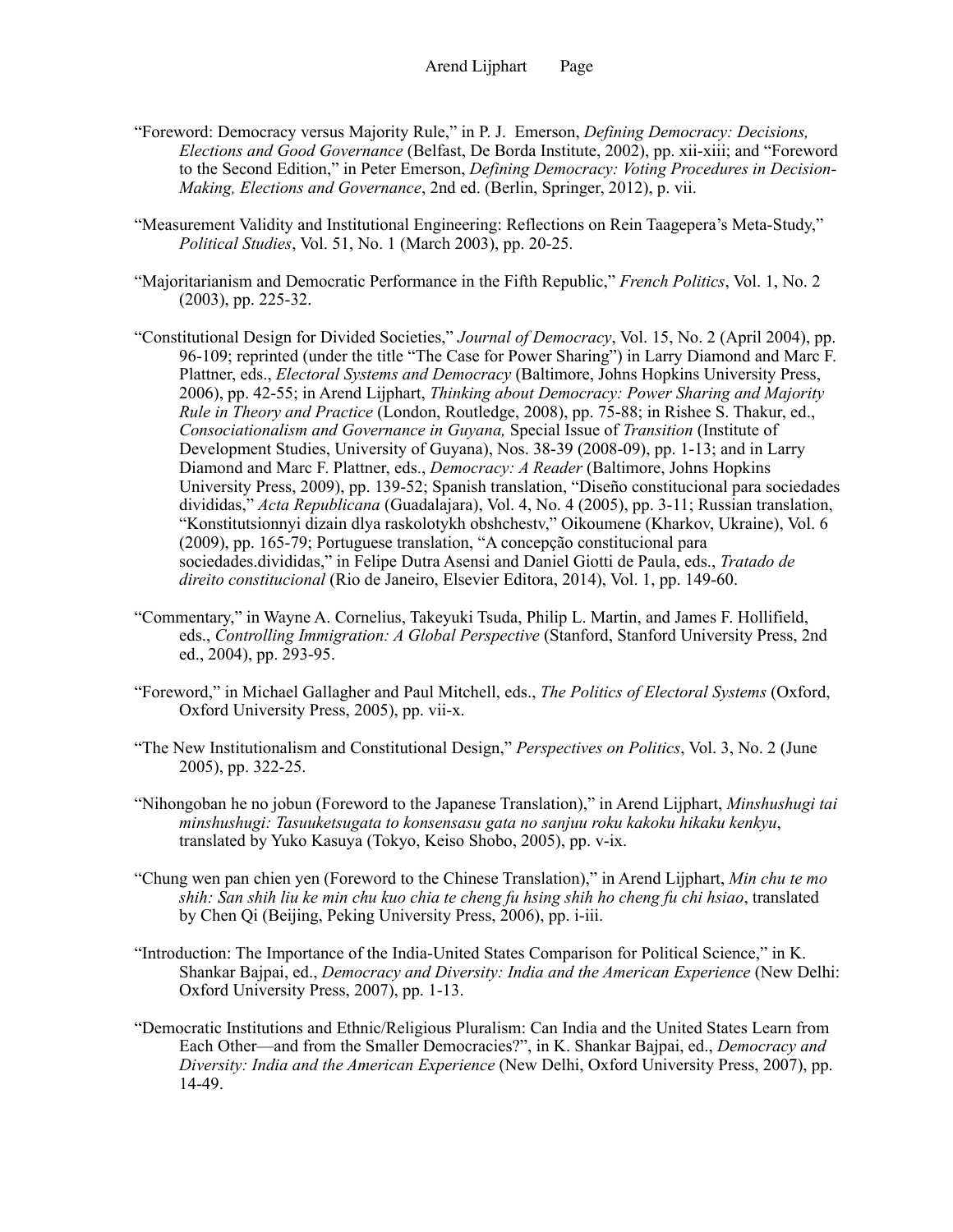- "Foreword: The Resilience of the Welfare State," in Markus M. L. Crepaz, *Trust Beyond Borders: Immigration, the Welfare State, and Identity in Modern Societies* (Ann Arbor, University of Michigan Press, 2008), pp. vii-ix.
- "Strong Ties with Heidelberg," in Arno Mohr and Dieter Nohlen, eds., *Politikwissenschaft in Heidelberg: 50 Jahre Institut für Politische Wissenschaft* (Heidelberg, Universitätsverlag Winter, 2008), pp. 367-68.
- "Zokhiogchiin ug (Foreword by the author)," in Arend Lijphart, *Ardchillyn khev zagvar:Guchin zurgaan orni tur zasgiin khelber ba ilrel*, translated by Damba Ganbat (Ulaanbaatar, Open Society Forum, 2008), pp. 9-14.
- "Foreword: Consensus versus Majoritarian Democracy in the German *Bundesländer*," in Markus Freitag and Adrian Vatter, eds., *Die demokratien der deutschen Bundesländer: Politische Institutionen im Vergleich* (Opladen, Verlag Barbara Budrich, 2008), pp. 9-10.
- "The United States: A Different Democracy," in Gary King, Kay Lehman Schlozman, and Norman H. Nie., eds., *The Future of Political Science: 100 Perspectives* (New York, Routledge, 2009), pp. 1-3.
- "België blijft een lichtend voorbeeld," *De Morgen*, May 9, 2009, p. 21.
- "Stemrecht, stemplicht, opkomstplicht: Inleiding tot het debat," *Res Publica*, Vol. 52, No. 1 (January-March 2010), pp. 9-18.
- "The Early Days of the *European Journal of Political Research,*" in Ken Newton and Thibaud Boncourt, eds., *The ECPR's First Forty Years, 1970-2010* (Colchester, Essex, ECPR Press, 2010), pp. 12-13.
- "Democratic Quality in Stable Democracies," *Society*, Vol. 48, No. 1 (January-February 2011), pp. 17-18.
- "Defending Ranked Choice" (with Richard DeLeon), *San Francisco Chronicle* (January 23, 2013), p. A10.
- "Zhongwen ban xuyan (Foreword to the Chinese Translation)," in Arend Lijphart, *Duoyuan shehui zhong de minzhu:Yixiang bijiao yanjiu*, translated by Liu Wei (Shanghai, Shanghai People's Press, 2013), pp. 1-4.
- "Steps in My Research and Thinking about Power Sharing and Democratic Institutions," *Taiwan Journal of Democracy*, Special Issue (May 2013), pp. 1-7.
- "Domestic Terrorism and Democratic Regime Types" (with Mads Qvortrup), *Civil Wars*, Vol. 15, No. 4 (2013), pp. 471-85.
- "Would a Parliamentary System Reduce Political Polarization?" *CQ Researcher*, Vol. 24, No. 9 (February 18, 2014), p. 209.
- "La négociation dan les démocraties majoritaires et de consensus," Négociations, No. 21 (2014), pp. 13-19.
- "Nihongoban dainihan he no jobun (Foreword to the Japanese Translation of the Second Edition)," in Arend Lijphart, *Minshushugi tai minshushugi: Tasuuketsugata to konsensasu gata no sanjuu roku kakoku hikaku kenkyu*, translated by Yuko Kasuya and Hirokazu Kikuschi (Tokyo, Keiso Shobo, 2014), pp. vii-xii.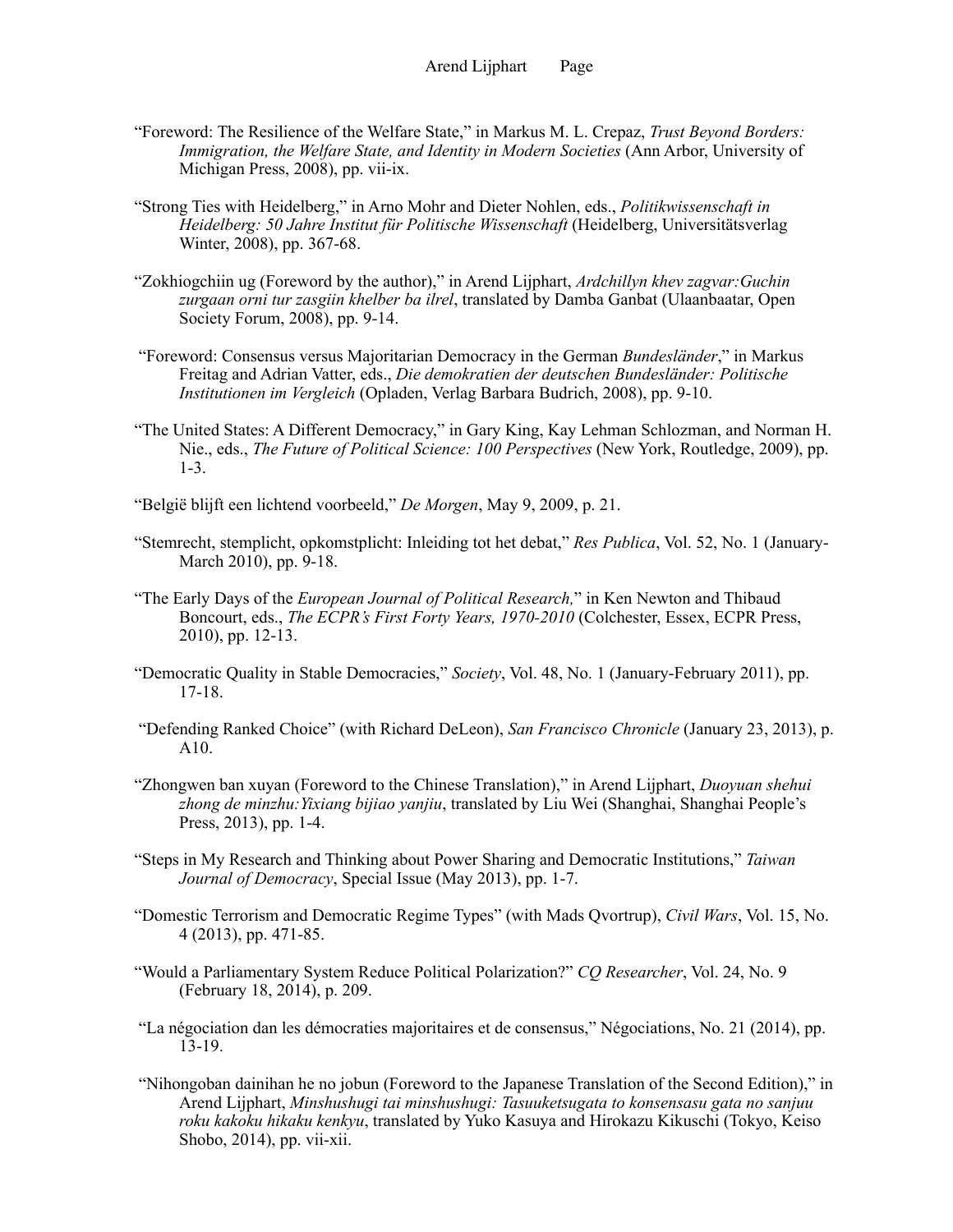- "Foreword," to Joy Alemazung, *State Constitutions and Governments Without Essence in Post-Independence Africa: Governance Along a Failure-Success Continuum with Illustrations from Benin, Cameroon and the DRC* (Frankfurt, Peter Lang, forthcoming, 2014).
- "Los peligros del presidencialismo: El análisis de Linz, y otras reflexiones adicionales," in Mejía Vergnaud, ed., *El sistema parlamentario* (Bogotá, Tierra Firme, forthcoming, 2014).

#### Scholarly Interviews

- Monika Sie Dhian Ho and Bart Tromp, "De constructie van politieke democratie: Een gesprek met Arend Lijphart," in Frans Becker, Wim van Hennekeler, Monika Sie Dhian Ho, and Bart Tromp, eds., *De toekomst van de democratie: Het eenentwintigste jaarboek voor het democratisch socialisme* (Amsterdam, Arbeiderspers, 2000), pp. 252-65.
- Gerardo L. Munck, "Arend Lijphart: Political Institutions, Divided Societies, and Consociational Democracy," in Gerardo L. Munck and Richard Snyder, eds., *Passion, Craft, and Method in Comparative Politics* (Baltimore, Johns Hopkins University Press, 2007), pp. 234-72.
- Carl Devos, "Misschien heeft België een nog grotere crisis nodig: Interview met Arend Lijphart," *Samenleving en politiek*, Vol. 16, No. 6 (June 2009), pp. 52-59.

### Book reviews

- Review of Harry Eckstein, *Division and Cohesion in Democracy: A Study of Norway*. In *Journal of Modern History*, Vol. 41, No. 1 (March 1969), pp. 83-87.
- Review of C. V. Lafeber, *Nieuw-Guinea en de Volkskrant*. In *Acta Politica*, Vol. 4, No. 4 (July 1969), pp. 475-76.
- Review of Arthur Lee Burns, *Of Powers and Their Politics: A Critique of Theoretical Approaches*. In *Acta Politica*, Vol. 5, No. 4 (July 1970), pp. 486-87.
- Review of Eric A. Nordlinger, *Conflict Regulation in Divided Societies*. In *Acta Politica*, Vol. 9, No. 2 (April 1974), pp. 215-16.
- Review of P. R. Baehr, *De Verenigde Naties: Ideaal en werkelijkheid*. In *Acta Politica*, Vol. 13, No. 1 (January 1978), pp. 142-43.
- Review of John A. Benyon, ed., *Constitutional Change in South Africa*. In *American Political Science Review*, Vol. 73, No. 4 (December 1979), p. 1171.
- Review of Guy Hermet, Richard Rose, and Alain Rouquié, eds., *Elections Without Choice*. In *American Political Science Review*, Vol. 73, No. 4 (December 1979), pp. 1181-82.
- Review of Erich Gruner, et al., *Die Wahlen in den Schweizerischen Nationalrat 1848-1919: Wahlrecht, Wahlsystem, Wahlbeteiligung, Verhalten van Wählern und Parteien, Wahlthemen und Wahlkämpfe*. In *American Political Science Review*, Vol. 74, No. 2 (June 1980), p. 549.
- Review of Edmund A. Aunger, *In Search of Political Stability: A Comparative Study of New Brunswick and Northern Ireland*. In *Western Political Quarterly*, Vol. 35, No. 2 (June 1982), pp. 282-83.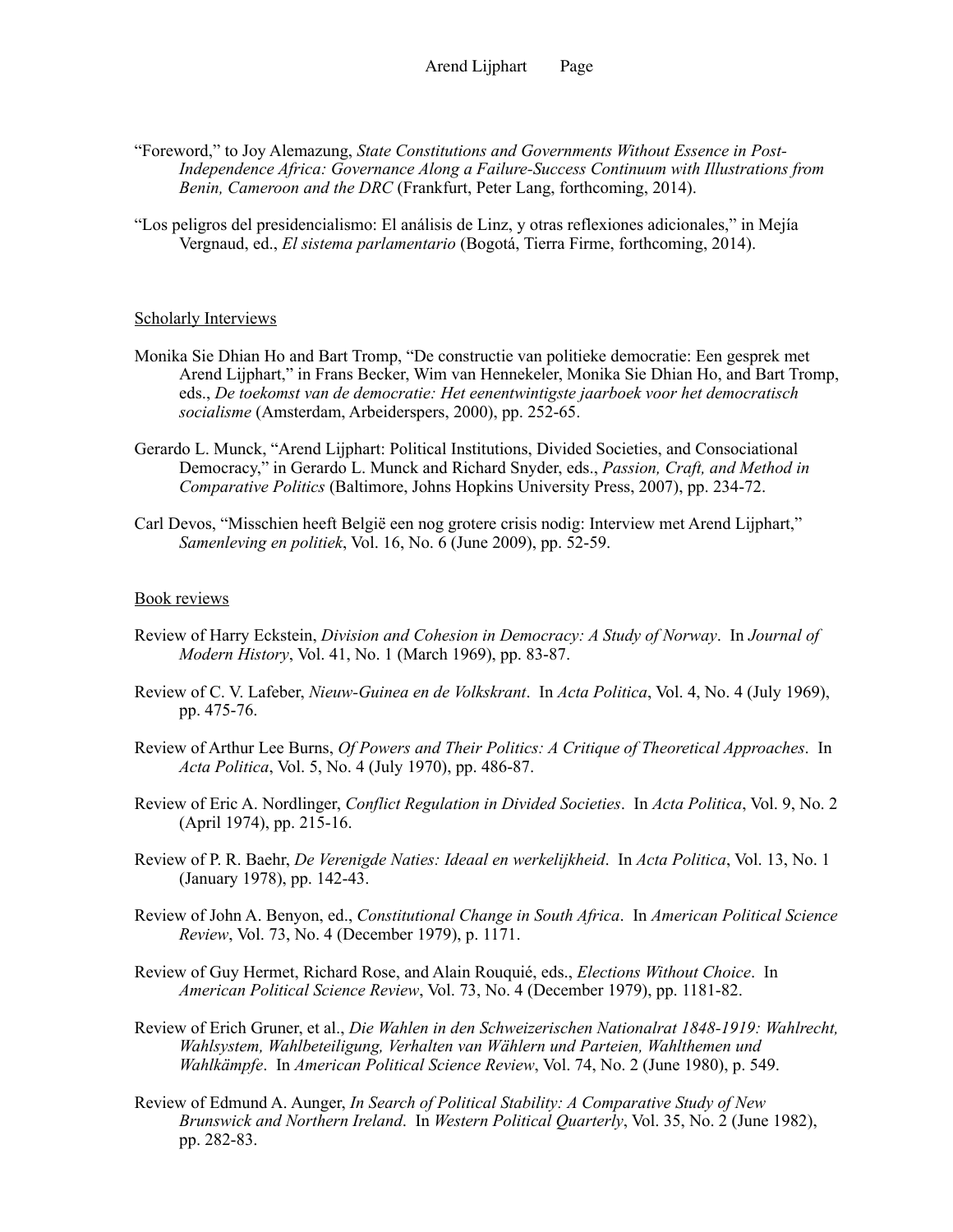- Review of G. Bingham Powell, Jr., *Contemporary Democracies: Participation, Stability, and Violence*. In *Publius: The Journal of Federalism,* Vol. 13, No. 3 (Summer 1983), pp. 110-12*.*
- Review of Donald L. Horowitz, *Etunic Groups in Conflict*. In *New York Times Book Review*, November 10, 1985, p. 31.
- Review of Sven Tägil, ed., *Regions in Upheaval: Ethnic Conflict and Political Mobilization*. In *Journal of Interdisciplinary History*, Vol. 17, No. 3 (Winter 1987), pp. 671-72.
- Review of Frances Kendall and Leon Louw, *After Apartheid: The Solution for South Africa*. In *Publius: The Journal of Federalism*, Vol. 17, No. 4 (Fall 1987), pp. 222-24.
- Review of J. W. van der Meulen, *Alternatieven voor het bloedbad: Constitutionele voorstellen in Zuid-Afrika*. In *Internationale Spectator*, Vol. 44, No. 6 (June 1990), pp. 379-81.
- Review of L. H. Gann and Peter Duignan, *Hope for South Africa?*, and Donald L. Horowitz, *A Democratic South Africa? Constitutional Engineering in a Divided Society*. In *American Political Science Review*, Vol. 86, No. 2 (June 1992), pp. 560-61.
- Review of H. Daalder, *Politiek en Historie: Opstellen over Nederlandse politiek en vergelijkende politieke wetenschap*, and Ken Gladdish, *Governing from the Center: Politics and Policy-Making in the Netherlands*. In *West European Politics*, Vol. 15, No. 1 (January 1992), pp. 242-43.
- Review of Dieter Nohlen, ed., *Enciclopedia electoral Latinoamericana y del Caribe*, and Dieter Nohlen, ed., *Handbuch der Wahldaten Lateinamerikas und der Karibik.* In *APSA-CP*, Vol. 4 No. 2 (Summer 1993), pp. 5, 20; in *Representation and Electoral Systems*, Vol. 9, No. 1 (November 1993), pp. 4-6; and in *International Newsletter of the Comparative Representation and Electoral Systems Research Committee*, Vol. 7, No. 1 (Summer 1994), p. 47.
- Review of Ted Robert Gurr, *Minorities at Risk: A Global View of Ethnopolitical Conflicts*. In *Comparative Political Studies*, Vol. 27, No. 3 (October 1994), pp. 448-51.

#### EDITORIAL RESPONSIBILITIES

Editor of the *European Journal of Political Research*, 1971-75.

Member of the editorial boards of:

*British Journal of Political Science*, 1975-78 *American Political Science Review*, 1976-81, 1988-1991 *Comparative Political Studies*, 1981-2001 *Electoral Studies*, 1981-2010 Comparative European Politics (ECPR book series), 1986-99 *Journal of Theoretical Politics*, 1986-98 Publications of the American Association for Netherlandic Studies, 1989-94 Democratization and Democratic Politics (book series, Cambridge University Press), 1992-98 *Journal of Democracy*, 1993-2009 *Journal of Chinese Political Science*, 1995-2002

Member of the editorial advisory boards/committees of: *Civis Mundi*, 1969-73 *Journal of Conflict Resolution*, 1972-77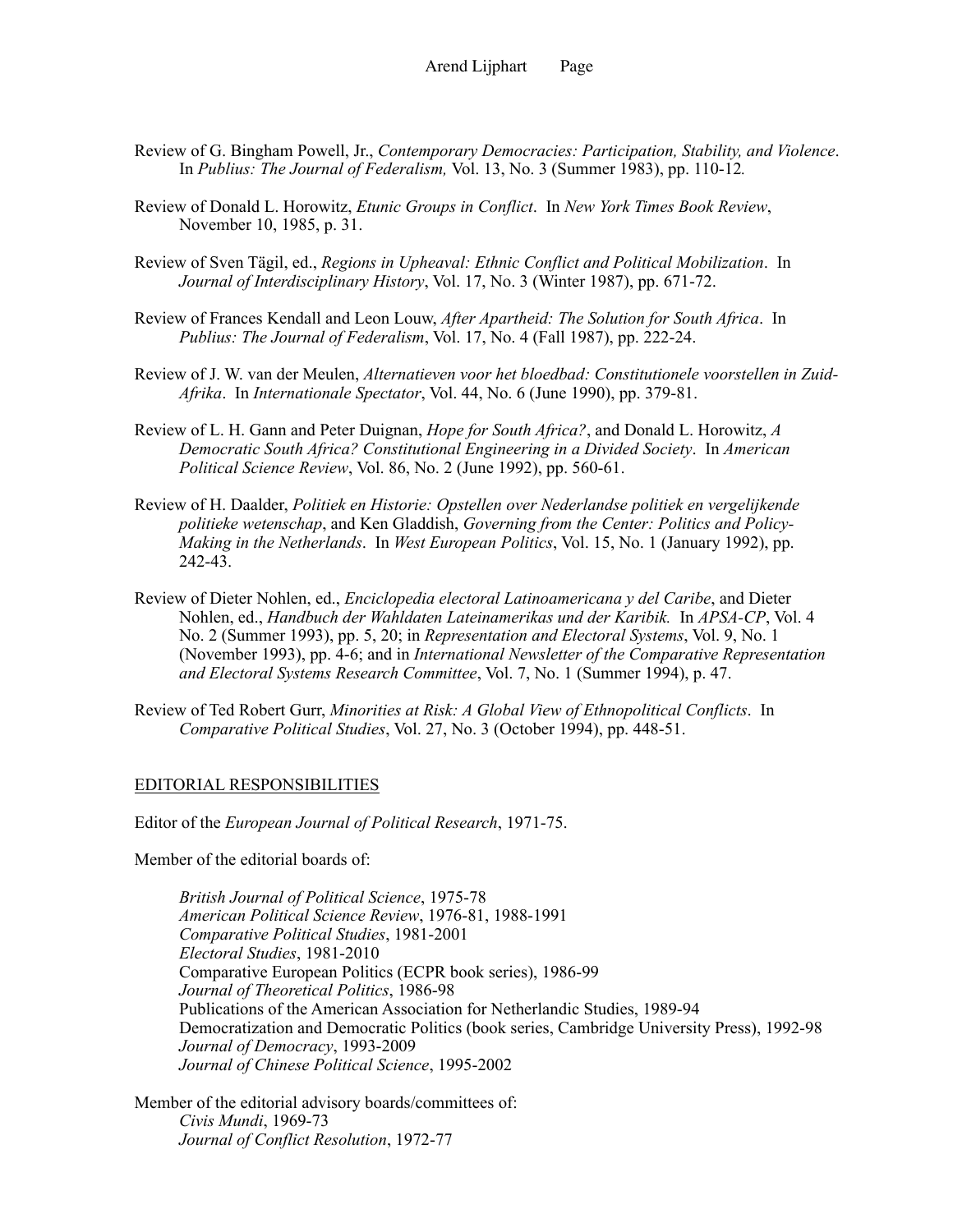*Jerusalem Journal of International Relations*, 1973-92 *Government and Opposition*, 1974-2012 Studies in International Political Science (IPSA book series), 1980-88 *Review of Politics*, 1984-2005 *Companion to Politics of the World* (Oxford University Press), 1989-93 *Democratization*, 1993-2013 *Acta Politica*, 1996-2012 *Teorija in Praksa*, Slovenia, 1997-2012 *European Journal of Political Research*, 2001-12 *Republicana: Política y Sociedad*, Guadalajara, 2002-08  *European Political Science*, 2004-11  *Taiwan Journal of Democracy*, 2005-12  *Romanian Review of Political Science and International Relations*, 2007-12  *Journal of Democracy,* 2009-

## MEMBERSHIP IN PROFESSIONAL ASSOCIATIONS

American Political Science Association (Secretary, 1983-84; Vice-President, 1987-88; President-Elect, 1994-95; President, 1995-96) APSA Section on Representation and Electoral Systems (Executive Committee, 1985-87) IPSA Research Committee on Comparative Representation and Electoral Systems (Co-Chairman, 1988-97) International Studies Association (Vice-President, 1976-77) Comparative Interdisciplinary Studies Section (Council, 1980-82) Council for European Studies (Steering Committee, 1982-85; Executive Committee, 1983-85) Nederlandse Kring voor Wetenschap der Politiek (Executive Committee, 1977-78) European Consortium for Political Research (Executive Committee, 1976-78) Chinese Scholars of Political Science and International Studies (Advisory Board, 1990-95) Vienna Dialogue on Democracy, Institute for Advanced Studies, Vienna (Scientific Council, 1992-99) Center for Voting and Democracy (Advisory Board, 1992- ) International Forum for Democratic Studies, National Endowment for Democracy (Research Council, 1994-2012) Center for the Study of Democracy, University of California, Irvine (Faculty Affiliate, 1996- ) Center on Democratic Performance, Binghamton University (Advisory Committee, 2000-03) Public Council of the Israel Democracy Institute (International Advisory Team, 2000- ) Independent Commission on PR, London (Research Advisory Panel, 2002-04) De Borda Institute, Belfast (Board of Patrons, 2003- ) Luiss Laboratory of Political Analysis, Rome (Scientific Committee, 2011- ) AWARDS AND HONORS Fulbright Grant, 1955-56

International Scholarships, Principia College, 1955-58 Helen Dwight Reid Educational Foundation Fellowship, 1958-59 Cowles Fellowship, Yale University, 1958-59 Hosford-University Fellowship, Yale University, 1959-60 University Fellowship, Yale University, 1960-61 Visiting Research Fellowship, Institute of Advanced Studies, Australian National University, 1971-72 Fellowship, Netherlands Institute for Advanced Study, Wassenaar, 1974-75 Ralph J. Bunche Award, American Political Science Association, 1979 Elected to the Royal Netherlands Academy of Arts and Sciences, 1980 Excellence in Teaching Award, Revelle College, University of California, San Diego, 1982 Fellowship, German Marshall Fund of the United States, 1983-84